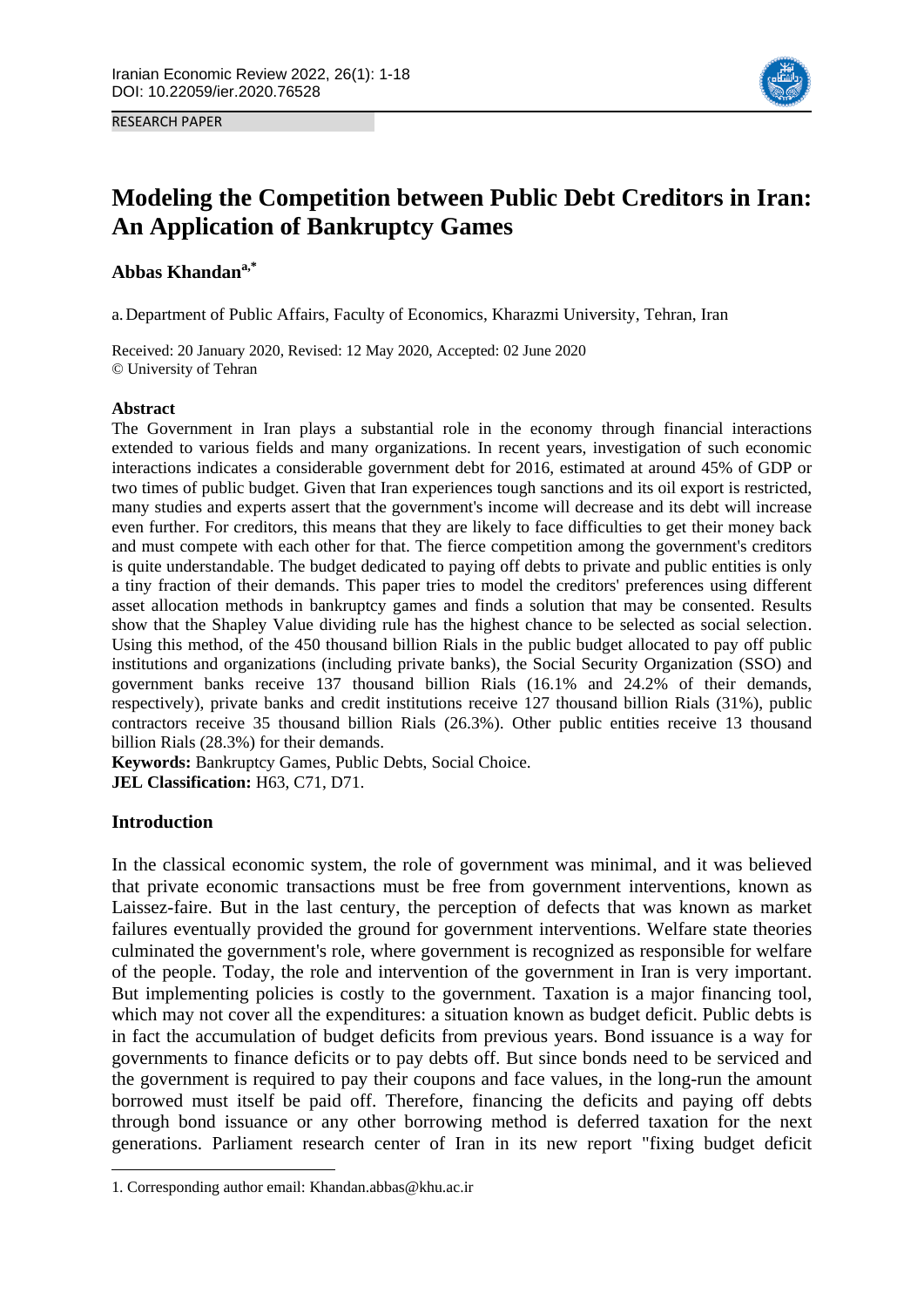guidelines subject to policymaking constraints" published in April 2020 has characterized bond issuance to finance budget deficit as "a solution with relatively no political constraint and high income, but risky and non-sustainable" (Parliament research center 2020: 12).

Generally speaking, public debts and budget deficits may be plausible in exceptional cases like war, but in ordinary situations, non-stationary budget deficit and debt are considered the government's financial irregularity. Non-stationarity of public debt may negatively affect economics and lead to stagflation, as it is investigated by Salmani et al. (2018). Figure 1 shows the public debt ratio to GDP for some selected countries in 2012 obtained from the IMF's Historical Public Debt Database. The first point to be mentioned is the low ratio of public debt in oil-exporting countries like Bahrain, Azerbaijan, Indonesia, Kuwait, Qatar, Russia, Saudi Arabia and the United Arab Emirates. Thus, it could be expected that "as income from oil export increases, the amount of government borrowing and public debt decreases" (Ministry of Economic Affairs and Finance, 2016). Regarding oil price fall this year and its dampening effect on the government budget, hence, these countries, to achieve sustained growth, must "encourage foreign direct investment … [and] more effort should be put to expedite the process toward decreasing the role of the government in the market and providing better incentives and institutional requirements for private investment" (Habibi and Sharif Karimi 2017: 17). The figure provided here for Iran includes only governmental debts to the banking system. The public debt office in the Ministry of Economic Affairs and Finance has reported 5600 thousand billion Rials as the total public debt for December 2016-January 2017 that is in order of 45% of GDP, 197% of budget of general government, and 59% of total public budget.<sup>1,2</sup>



**Figure 1.** Ratio of Public Debt to GDP **Source**: IMF, Historical Public Debt Database.

The other point is that the size of government indebtedness, around 45% of GDP is usual. This figure indicates that a 40%-50% public debt ratio to GDP is very typical. But what is problematic is that public debts in Iran are not in the form of treasury bonds to be serviced and paid off on their maturity. They are not securitized. These blocked and illiquid debts have made many of the creditors poor.

Nevertheless, the size of government indebtedness, regardless of its structure and trend, is

 $\overline{a}$ 

<sup>1.</sup> The Central Bank of Iran has reported GDP of 13151, public budget of 294, and total public budget (including budget of public corporations) of 978 thousand billion Rials at current prices for 2016.

<sup>2.</sup> Yet, it should be noted that the government's financial interactions are not unilateral, and in many cases, in fact it owes money from others. So that the government and government corporations demand 2566 thousand billion Rials.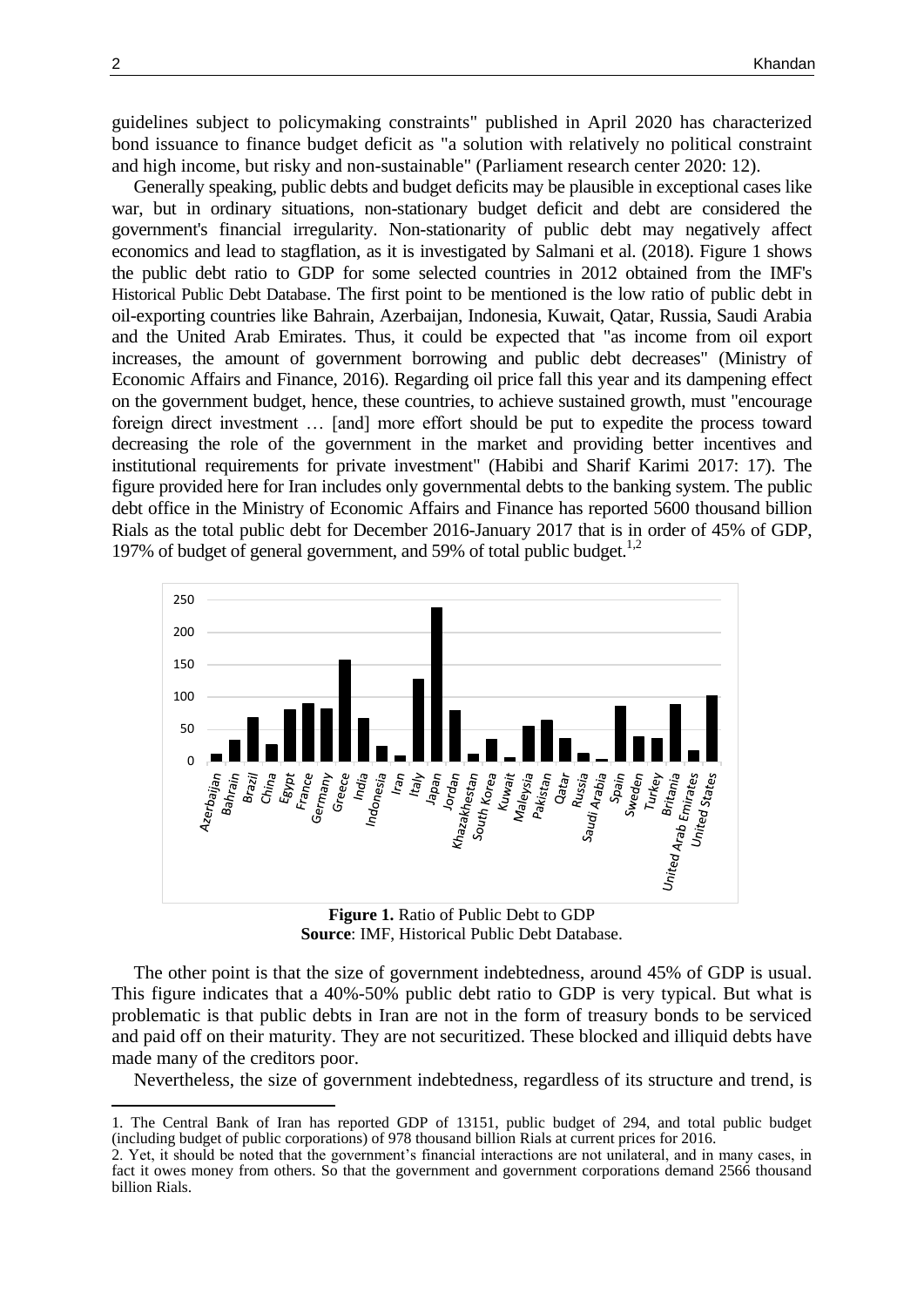still alarming, focused on by many studies. "How much is the optimal size of public debt" and "how much debt government can afford to pay off" are the first questions. In a report conducted by the Ministry of Economic Affairs and Finance (2016), it is attempted to specify a rule (an upper bound) for public debts in Iran. In this report that concentrates on government debts to the central bank and banking system, the optimum ratio of public debt to GDP for Iran is estimated around 20% using Generalized Method of Moments (GMM), and 32% by non-linear threshold regression. It then concludes: "experts more or less agree that there is no such a specified threshold for debt, because it depends not only on economic or social situations, but also on debt composition and market for bonds". Some other studies have focused on stationarity of public debts. Stationarity refers to a situation where the public debt growth is less than or equal to GDP growth. In other words, government income and expenditures in the future (public budget and the interest on debt of previous years) must move side by side. Otherwise, the gap between them grows infinitely. Khiabani et al. (2012), Fattahi et al. (2014), Komijani and Gudarzi Farahani (2016), Fathalizadeh (2016), and Falahati et al. (2018) are some of these studies examining stationarity of public debts and their affordability for government to pay them off. Interestingly, these studies reach almost a similar conclusion. Without income from oil export, budget deficit will increase, and no limit could be expected for public debts. Only oil income can make public debts stationary. In some of these studies, even oil income is concluded to be insufficient and, accordingly, public debt may decrease only if government's income from money supply, seignior age, is also assumed. These years, however, "sanctions and decrease of exported oil revenues, floods, epidemic of COVID-19, and again oil price fall have affected public budget seriously and has increase the budget deficit" (Parliament research center 2020: 1).

Aside from debt's size, its stationarity or affordability and the ways to finance it, this paper looking at the other side of the issue studies the behavior of creditors and their competition on debt collection, which is also interesting and important. Due to the significant weighty role of government in the Iranian economy, the domain of its financial interactions is extended to numerous public and private institutions, banks, companies, and individuals. Central bank, banking system, Social Security Organization (SSO), municipalities, contractors, and many other groups and organizations credit the government lots of money, whereas it is under tough sanction facing very restricted income from oil export, and is not able to pay its debts off in the near future. It is in such an atmosphere that a competition emerges among the creditors.

Although situations like this where the assets of a debtor is limited and not enough to honor all of the claims had been take place from remote ages, its modeling goes back to O'Neill (1982) who through historical examples describes resolutions that has been used from medieval times for this problem. O'Neill formulates this resolutions in mathematical representations and game-theoretic models and, then, derives a number of rules for division of not-enough assets between creditors. Alcalde et al. (2005) introduce a generalized form of Ibn Ezra's solution, pointing out in Alcalde et al. (2008) that "Minimal Overlap rule" proposed by O'Neill (1982) is in fact a composition of Ibn Ezra's proposal and the recommendation given by the "Constrained Equal Loss Rule" and in Alcalde et al. (2012) explore its restrictions in the complete domain of bankruptcy problems. Thomson (2015), a fascinating survey of the literature, could be referred by the reader to review all division rules, their restrictions and characteristics, and various revisions to them which are introduced by many scholars in previous decades. Recent studies have tried to bridge bankruptcy division rules to non-cooperative games which will extend its application. Ashlagi et al. (2012) show that for any claim game based on a rule satisfying efficiency, equal treatment of equals, and order preservation of awards, all Nash equilibria induce equal division. Csóka and Herings (2019) compared to standard bankruptcy games, treat debtor as a player and define a new class of transferable utility games called liability games. Tsay and Yeh (2019) show that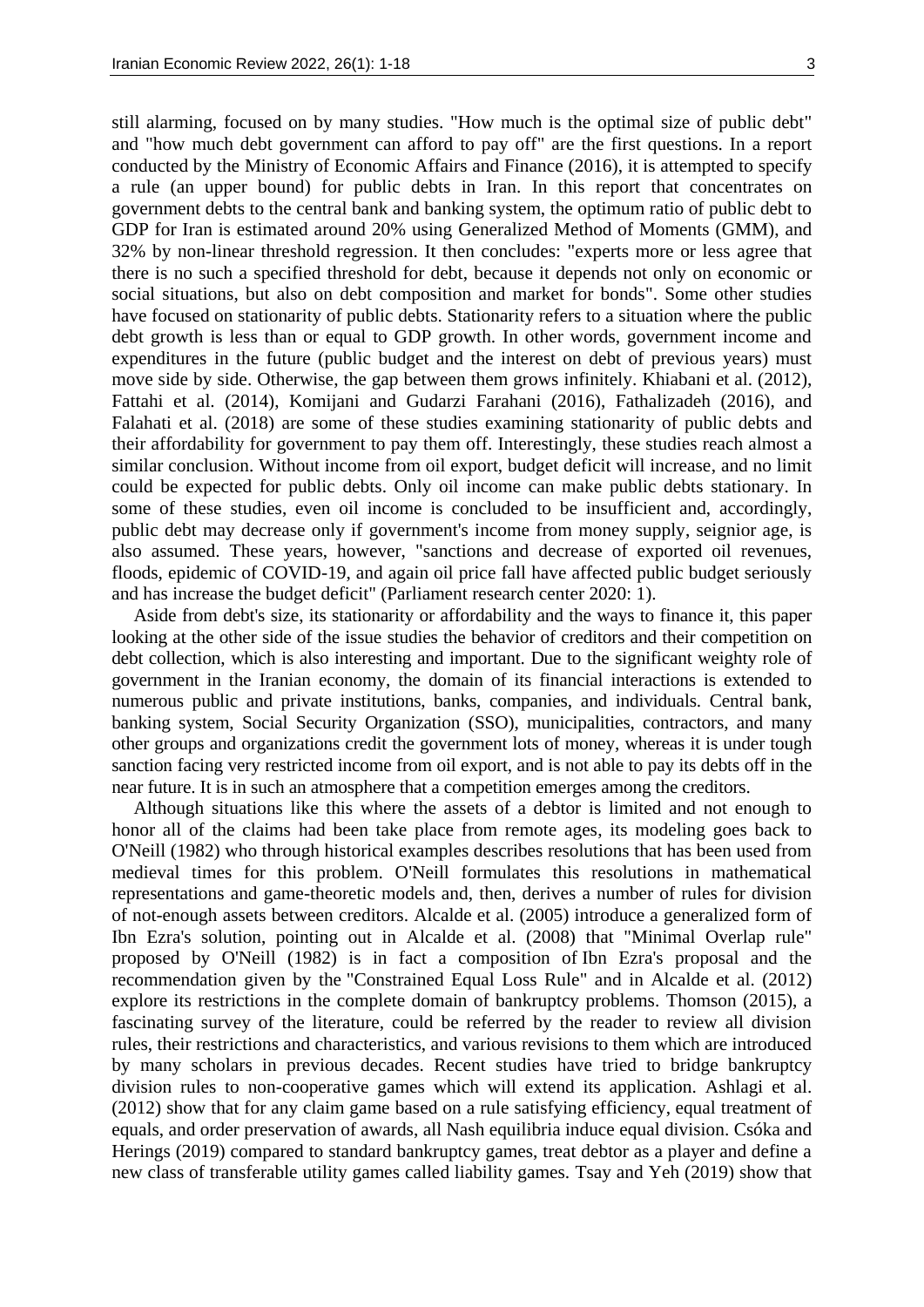non-cooperative bargaining games strategically justify the constrained equal awards rule, the constrained equal losses rule, the proportional rule, and the Talmud rule.

Many other scholars also have utilized this approach to address conflicting claims. Schwartz (1993) used this framework to describe how creditors and debtors find private workouts that Pareto dominate a legal bankruptcy. Ansink (2011) integrates elements from the bankruptcy literature in a resource contest model to assess disputes on Arctic's oil and gas reserves between five coastal Arctic countries. Degefu et al. (2018) combine the bargaining theory with resource allocation and bankruptcy games to assess possible allocations of water and welfare in transboundary river basins under water scarcity.

This paper tries to model this competition using bankruptcy games. The remainder is organized as follows. Section 2 reviews the government's debts to main creditors in details, and explains the legal requirements about the repayments. The amounts of money that creditors demand and resources allocated to repayment are also discussed. Since demands are larger than dedicated budget, Section 3, using bankruptcy games, analyses various asset division rules, and accounts for what each creditor gets through these division rules. Section 4, first illustrates the creditors' preferences on the division rules, and then, assuming the same urgency or bargaining power for all creditors, specifies the most likely result to have consented among creditors based on different social choice rules. Finally, Section 5 concludes the paper.

## **Total Size of Public Debts**

According to Article 1 of the law of "resolving competitive production obstacles and improving the financial system of the country", the government has been required to provide the table of debts and credits of the state and state corporations in three classes of private individuals, private entities like cooperatives, banks, and credit institutions, and nongovernmental public institutions/organizations. Detailed data on spring 2016 on the government debts and credits reported by the Ministry of Economic Affairs and Finance is shown below. Although estimations for spring 2016 shown in Table 1 indicate an amount of 4060 thousand billion Rials as public debts, the next report on autumn shows a higher amount around 560 thousand billion Rials.

As it is shown in the above table, the banking system is one of the key creditors. According to Mirbahari (2015), government debts to the Central Bank includes bank notes backing money issuance, deficit of foreign exchange reserves, securities and treasury bonds bought by the Central Bank, article 62 of "the public audit act" and other granted credits. Borrowing money from the central bank increases monetary base on which, through multiplication effect, more liquidity is created. Public debt to the central bank has been shown in Table 2. It increased from 131.6 thousand billion Rials in 2012 to more than  $731.2<sup>1</sup>$ in 2018. Restricting the possibility of government to borrow has been investigated thoroughly, indicating that everything depends on the development of financial markets. It is in a developed financial market that the government's need for borrowing directly from the Central Bank disappears. Of course, restricting public debts to the central bank will not work if the indirect ways of getting loan is neglected. The clearest cases are the banks that may borrow from the central bank with a lower interest and lend it to the government. According to Table 2, government debt to the banks and other non-bank credit institutions amounted to 3041.3 thousand billion Rials in 2018.

 $\overline{a}$ 

<sup>1.</sup> The huge increase in government debt to central bank in 2018 was mainly an accounting issue transferring the debt of banks and other depository institutions into government debt as explicated Note 5, Clause 6 of Article 1397 of Annual Budget Act.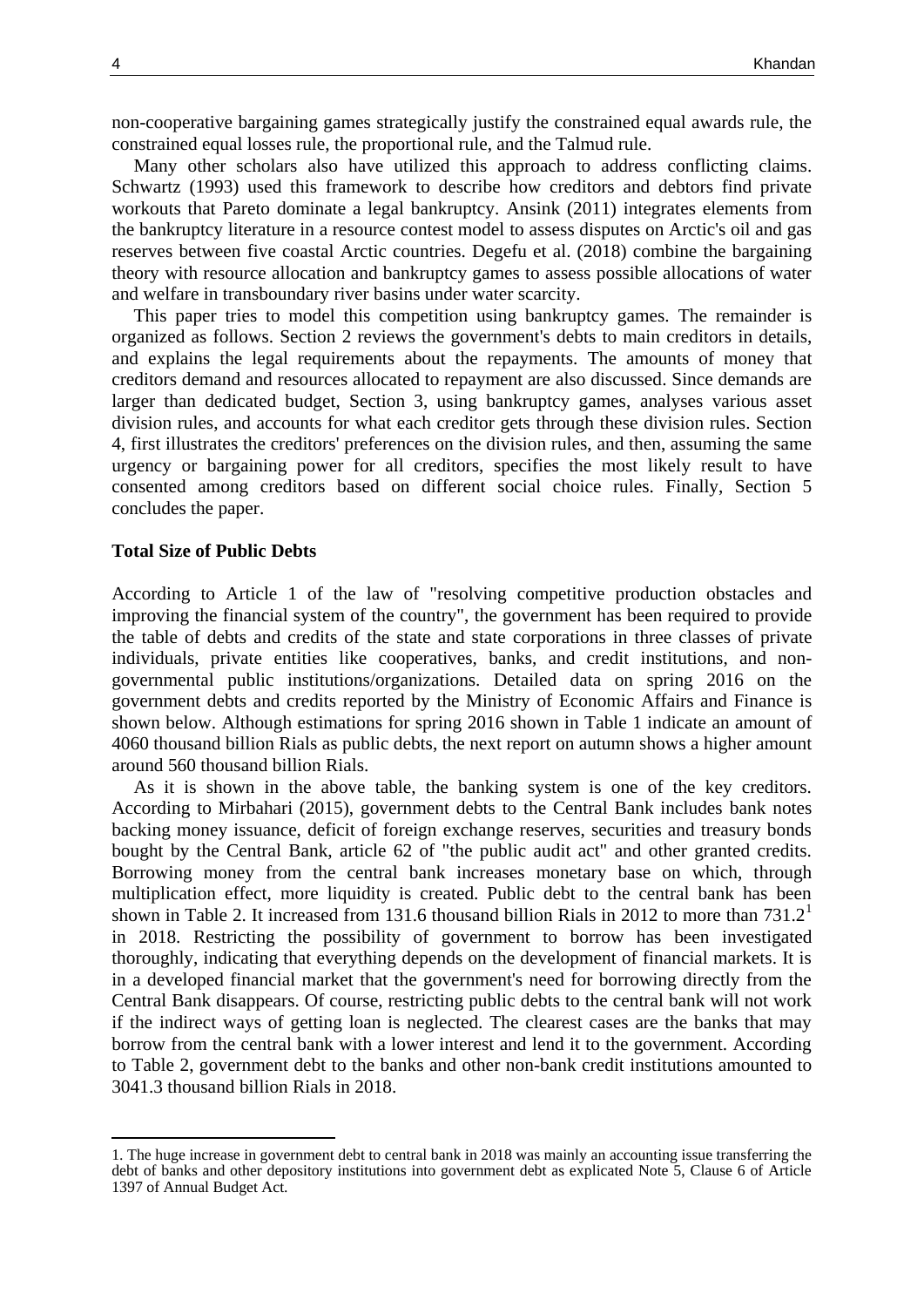|                       |                                                    | Government's<br>debts | Government<br>corporations'<br>debts | <b>Total</b> |
|-----------------------|----------------------------------------------------|-----------------------|--------------------------------------|--------------|
|                       | Private contractors and consultants                | 125367                |                                      | 125367       |
|                       | (due to prioritization of capital projects)        |                       |                                      |              |
|                       | Private banks and credit institutions              | 410395                | 301540                               | 711925       |
| <b>Private sector</b> | Other private entities                             | 284669                | 715762                               | 1000431      |
|                       | Staff                                              | 124820                | 77747                                | 202567       |
|                       | Other individuals                                  | 8266                  | 18584                                | 26850        |
|                       | Sum of debts to private sector                     | 953516                | 1113633                              | 2067150      |
|                       | Public contractors and consultants                 | 1333                  | $\Omega$                             | 1333         |
|                       | (due to prioritization of capital projects)        |                       |                                      |              |
| <b>State sector</b>   | Public banks and credit institutions               | 565869                | 402608                               | 968477       |
|                       | Other entities                                     | 46004                 | 1841454                              | 1887458      |
|                       | Sum of debts to state sector                       | 613207                | 2244061                              | 2857268      |
| Non-                  |                                                    |                       |                                      |              |
| governmental          | Non-governmental public institutions               | 639312                | 13424                                | 652735       |
| public sector         |                                                    |                       |                                      |              |
| <b>Cooperatives</b>   | <b>Cooperative entities</b>                        | 16                    | 981                                  | 997          |
|                       | Foreign entities                                   | 32573                 | 338367                               | 370940       |
| <b>Foreigners</b>     | Foreign individuals                                | 25                    | 13                                   | 38           |
|                       | Sum of debts to foreigners                         | 32599                 | 338379                               | 370978       |
|                       | Total sum before deduction of duplicates and other | 2238649               | 3710478                              | 5949128      |
| governmental entities |                                                    |                       |                                      |              |
|                       | Duplicates and other governmental entities         | 46004                 | 1841454                              | 1887458      |
|                       | Total sum after deduction of duplicates and other  |                       | 1869024                              | 4061670      |
| government entities   |                                                    |                       |                                      |              |

**Table 1.** Debts of Iran's State and State Corporations, Spring 2016 (Billion Rials)

**Source**: Ministry of Economic Affairs and Finance, Bureau of Managing Public Debts and Liabilities of the State.

**Table 2.** General Government's Debts (Thousand Billion Rials)

| $-$ where $-$ , $-$ , $-$ , $-$ , $-$ , $-$ , $-$ , $-$ , $-$ , $-$ , $-$ , $-$ , $-$ , $-$ , $-$ , $-$ , $-$ , $-$ , $-$ , $-$ , $-$ , $-$ , $-$ , $-$ , $-$ , $-$ , $-$ , $-$ , $-$ , $-$ , $-$ , $-$ , $-$ , $-$ , $-$ , |       |       |        |        |        |        |        |
|-----------------------------------------------------------------------------------------------------------------------------------------------------------------------------------------------------------------------------|-------|-------|--------|--------|--------|--------|--------|
|                                                                                                                                                                                                                             | 2012  | 2013  | 2014   | 2015   | 2016   | 2017   | 2018   |
| <b>Debt to Central Bank</b>                                                                                                                                                                                                 | 131.6 | 158.3 | 183.6  | 244.1  | 273.8  | 269.0  | 731.2  |
| Debt to banks and other non-bank                                                                                                                                                                                            | 567.4 | 728.3 | 1004.8 | 1191.3 | 1584.1 | 2025.0 | 2310.1 |
| credit institutions                                                                                                                                                                                                         |       |       |        |        |        |        |        |
| <b>Total debt to banking system</b>                                                                                                                                                                                         | 699   | 886.6 | 1188.4 | 1435.4 | 1857.9 | 2294.0 | 3041.3 |
| <b>Source:</b> Central Bank of Iran                                                                                                                                                                                         |       |       |        |        |        |        |        |

**Source**: Central Bank of Iran.

SSO is another key creditor of the government. Article 1 of the "comprehensive system of welfare and social security act" explicitly states that "entitlement of social security such that is specified in this act is the right of all people of the country, and its financing is recognized as a government duty". Yet the form of government contribution in financing attributed policies as stated in Article 7 as follows:

- At first, it is explicitly stated that the government, in accompany of the employer and insured person, should contribute to financing required resources. The contribution of the government is specified in Article 28 of "the social security act" as 3% of the insurable earnings of the insured person.
- Secondly, "government decisions or policies that have unfavorable effects on financial resources or expenditures and liabilities of pension funds must be compensated equivalently". For example, if the government for some political or welfare purposes wants to consider contribution exemptions or discounts for some employers or employees, by this law, it is required to compensate and pay for all unfavorable financial burdens which have been imposed.
- Thirdly, "government debts to organizations or funds active in social security must be accounted for and paid off in present values with an interest equal to the rate of treasury bonds. The purpose is to preserve the debts in real terms during the time and encourage the government in paying them off annually.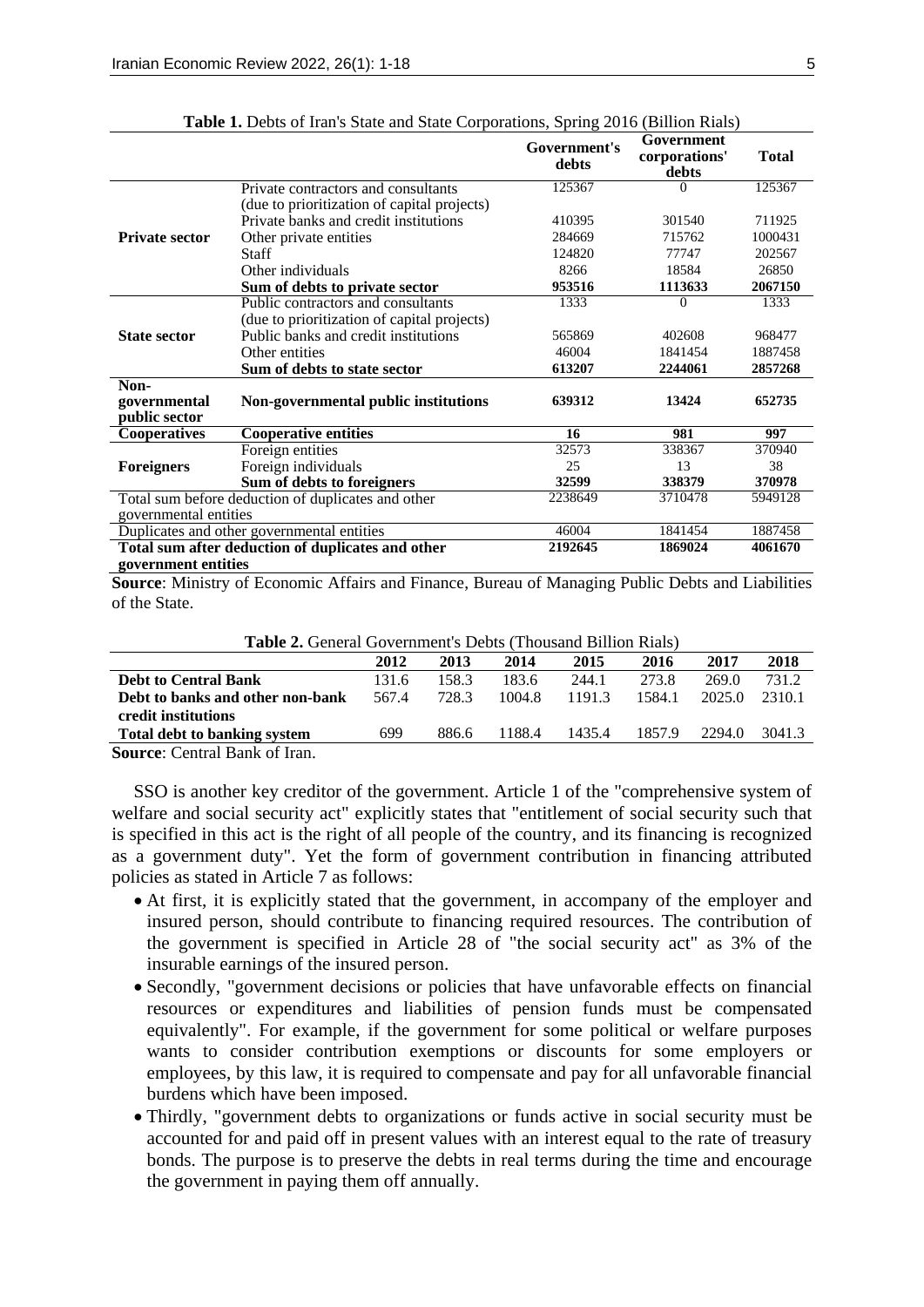The amount of government debt to SSO is reported in Table 3. As can be seen, SSO credits 2539.3 thousand billion Rials from the government. Khandan (2018) predicted that till 2021, these debts went as high as 4500 thousand billion Rials, assuming the current trend is continued and the method of accounting such as debts does not change.<sup>1</sup>

| <b>Table 3.</b> Government's Debts to SSO (Thousand Billion Rials) |       |       |       |      |      |        |        |
|--------------------------------------------------------------------|-------|-------|-------|------|------|--------|--------|
|                                                                    | 2012  | 2013  | 2014  | 2015 | 2016 | 2017   | 2018   |
| Government debt to SSO                                             | 472.8 | 631.2 | 857.8 | 1120 | 1426 | 1943.2 | 2539.3 |
| $\alpha$ $\alpha \alpha$ $\Gamma$ $\gamma$ $\alpha$                |       |       |       |      |      |        |        |

**Table 3.** Government's Debts to SSO (Thousand Billion Rials)

**Source**: SSO Financial Statements.

It should be noted that the amount of debts reported may not be approved by each of the parties, and there may be some disputes. For example, although government debts reported by SSO for 2016 are about 1420 thousand billion Rials, the government on the other side has declared only 850 thousand billion Rials as public debts to SSO according to the autumn 2016 report by the Ministry of Economic Affairs and Finance. Differences may be due to time mismatches or result from different methods of computation or disputes about interests. In this paper, detailed data reported by the government and the Ministry of Economic Affairs and Finance for 2016 will be utilized. The reason is the emphasis of policymakers in the Annual Budget Act on repayment of only debts definitely determined.

#### *Note 5, Clause 6 of Article 1397 of the Annual Budget Act*

Government, using Treasury Clearing Bonds (TCBs) and up to 20 thousand billion Rials, clears definitely determined public debts to private individuals, and private or cooperative entities raised by the end of the year 2017 with its (ministries or state institutes) definitely determined demands from those entities and individuals. Definitely determined demands of the government from individuals and private or cooperative entities which under Article 2 of "resolving competitive production obstacles and improving the financial system of country" has been transferred to public corporations might also be cleared with public debt to these corporations, and demands of individuals and private or cooperatives from the government due to prioritization of capital projects might also be cleared with their debts to banks and non-bank credit institutions through clearing debts of banking system to government.

- The government will be allowed, at the applicants' request, to clear the definitive demands of natural and legal persons, private, and cooperative entities, nongovernmental institutions, and sub ministry corporations of Energy and Agriculture for the government's withholding price subsidy – that has been created within the framework of the relevant laws and regulations by the end of 2016 – with their debts owed to the banks and non-bank credit institutions up to 1 thousand billion Rials as collective-expenditure. The settlement is made by settling the debts of the banks and non-bank credit institutions to the Central Bank, which has been established within the framework of relevant laws and regulations by the end of 2016. The government does this by issuing Treasury clearance bills as follows. This amount would be recognized as government debts to the Central Bank. It should not increase the monetary base. The permitted threshold of each bank or credit institute for clearing debts to the Central Bank would be determined by the Central Bank itself.
- A. The minimum debt clearance through TCBs for individuals and private or cooperative entities is 500 thousand billion Rials.
- B. Debt clearance of non-government public institutions, banks and corporations

 $\overline{a}$ 1. SSO's demands are not definitely determined yet, and there are disagreements between SSO and the government on interest rate and the accounting method.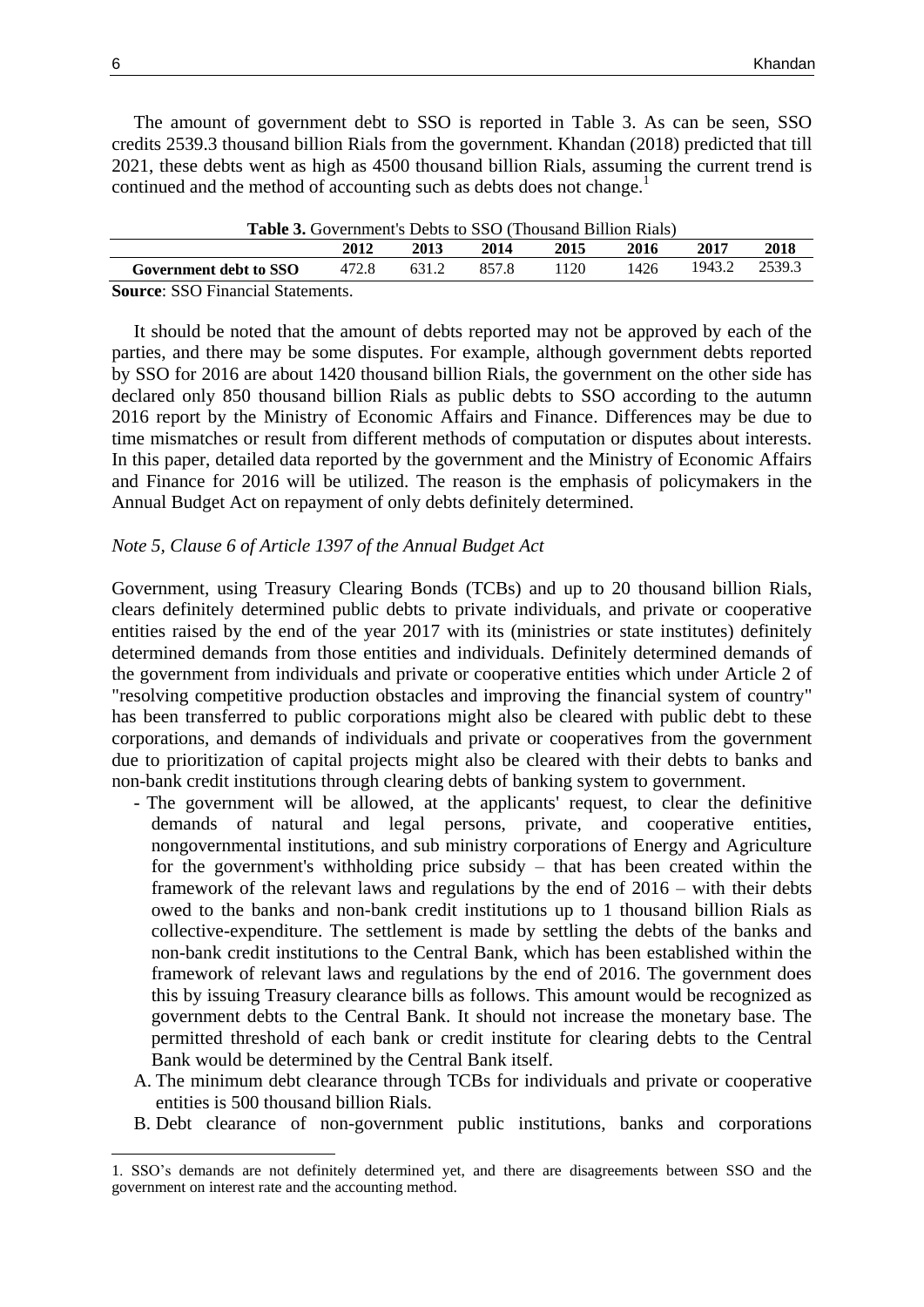subsidiary to the Education, Energy, and Agriculture Ministries (solely due to the imposed price subsidies) and National Iranian Oil Company is 500 thousand billion Rials—the priority is with definitely determined demands of SSO. Up to 50 thousand billion Rials of this money is devoted to the Execution of Imam Khomeini's Order and its subsidiaries.

According to the above-mentioned Clause, 1000 thousand billion Rials is dedicated for clearing public debts through TCBs. Half of this amount, 500 thousand billion Rials, is devoted to individuals and private or cooperative entities, and 50 thousand billion Rials to the Execution of Imam Khomeini's Order and its headquarters and subsidiaries. The rest, i.e 450 thousand billion Rials, is dedicated to clearing the demands of non-governmental public institutes, banks, ministries, and SSO.

# **Fair Asset Division Rules in Bankruptcy Games**

As discussed previously in details, there is a huge amount of public debts to the central bank, banking system, SSO, municipalities, contractors, and other institutes or organizations. In contrast, the budgetary and financial capacity of government is limited, experiencing tough sanctions with insufficient income from oil export. The government is not able to pay these debts at least in the short time. In this situation, it is very likely to observe a competition between creditors to get back a larger part of their credit.

The total budget dedicated to clear public debts, according to Clause 6, Note 5 of 1397 Annual Budget Act, is 500 thousand billion Rials for the private sector and 450 for public entities. Table 1 indicates that the government debts to the private sector are reported as  $543<sup>1</sup>$ thousand billion Rials that is almost equal to the budget dedicated for them. In other words, the budget covers the demands. Therefore, there will be no competition, and thus, they are not the focus of this paper. Government debts to the Central Bank and foreigners are also not considered in this paper. Because there is no requirement in the aforementioned act for the government to clear its debts with them. But this is different for the public sector. According to Table 1, the money that the public sector demand from the government is:

- Debts to public banks and other credit institutes (PB) as 566 thousand billion Rials;

- Debts to public contractors (Co) equal to 133 thousand billion Rials;
- Debts to other public entities (OPE) as 46 thousand billion Rials.

 $\overline{a}$ 

To this, we must add private banks and credit institutes that are excluded from other private entities by Clause 6, Note 5 of 1397 Annual Budget Act, and are listed aside from public entities, and definitely determined debts to SSO:

- Debts to private banks and other credit institutes (B) as 410 thousand billion Rials;

- Definitely determined debts to SSO equal to 850 thousand billion Rials;

Competition here among public entities is tough. For banks, SSO, public contractors, and other public entities that demand totally 2005 thousand billion Rials, only 450 thousand billion Rials budget is devoted as resources of debt treasury clearing bonds (TCBs) in 1397 Annual Budget Act (covering only 22% of demands). This paper aims to model public sector creditors' competition for receiving their demands. Asset division rules and competition over it can be modeled properly using bankruptcy games. For modeling purposes, after then the demands of various creditors would be shown as follow:

 $C = \{A | C_{SSO}, C_{PB}, C_B, C_{co}, C_{OPE}\} = \{450 | 850, 566, 410, 133, 46\}$ 

<sup>1.</sup> Total debt to the private sector is about 953 thousand billion Rials, of which 410 thousand billion Rials is owed to banks and credit institutes that are explicitly separated from other private institutes by Clause 6, Note5, Article 1397 of the Annual Budget Act. Private Banks and credit institutes must compete with public institutions. Therefore, the remaining debt to the private sector is about 543, which is almost equal to the budget dedicated.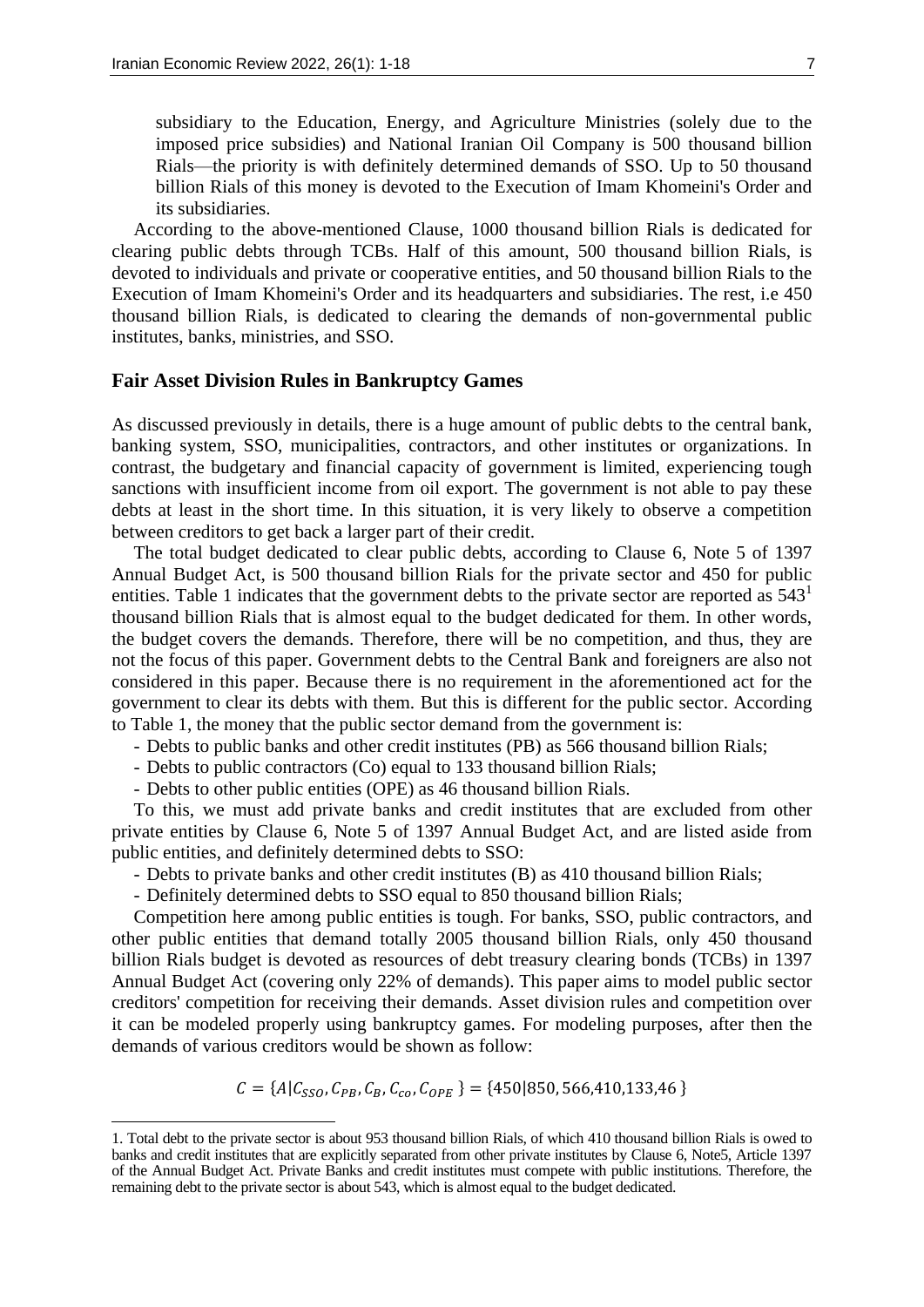In bankruptcy and asset division among creditors literature, there are various rules or methods, which can be used. These rules would be discussed in this section as follow:

 $\triangleright$  Total Equity Division (TED) Rule:

This method that is shown in short as TED implies that assets must be divided equally among all creditors. Applying this method to our case, dividing the debts' clearance projected budget (450 thousand billion Rials) among five creditors, means that each creditor will get as 90 thousand billion Rials. Yet this amount is higher than the money that some creditors like other public entities (OPE) owes from the government, almost twice their demand, and thus it is not plausible. In other words, since the total dividend imputation rule only considers the number of creditors, regardless of their demand amount, some may get more than what they demand and, thus, the result may be implausible.

#### $\triangleright$  Constrained Equity Division (CED) Rule:

This method implies that asset division is equal constrained to the fact that no one can get more than its demand. This version of equity division rule is attributed to Maimonides<sup>1</sup> at  $12<sup>th</sup>$  century BC. To understand this rule, there is a simple geometric way without any need to complicated mathematical formulas. Suppose there are some cylindrical containers with the capacities same as the creditors' demands, and we want to fill them with an amount of water equal to total budget available. In other words, in this case, there are 450 liters of water to fill five containers with capacities equal to 850, 566, 410, 133, and 46  $m<sup>3</sup>$  for SSO, PB, B, Co, and OPE, respectively.



**Figure 2.** Asset Division among Creditors by Constrained Equity Division Rule **Source**: Research finding.

The method is that water will be poured in the containers equally and eventually till the smallest container, the OPE, fills up. At that moment, every container has received 46 liters of water. This means that 230 thousand billion Rials from the total budget 450 has been consumed. Then, the remained budget, 220 thousand billion Rials, will be dedicated in the same manner to the containers that have still some empty space. At this step, the other four containers each get 55 thousand billion Rials more. The final result of asset division based on this rule is shown below. What creditors received has been shown in absolute amount and as a percentage of their demands.

 $LED = (SSO, PB, B, Co, OPA) = (101, 101, 101, 101, 46) = (\frac{1}{10}, \frac{1}{10}, \frac{1}{10}, \frac{1}{20}, \frac{1}{20}, \frac{1}{20}, \frac{1}{20}, \frac{1}{20}, \frac{1}{20}, \frac{1}{20}, \frac{1}{20}, \frac{1}{20}, \frac{1}{20}, \frac{1}{20}, \frac{1}{20}, \frac{1}{20}, \frac{1}{20}, \frac{1}{20}, \frac{1}{20}, \frac{1}{20}, \frac{1}{20}, \frac{1}{20}, \frac{$ 

 $\overline{a}$ 

<sup>1.</sup> Moses ben Maimon, commonly known as Maimonides.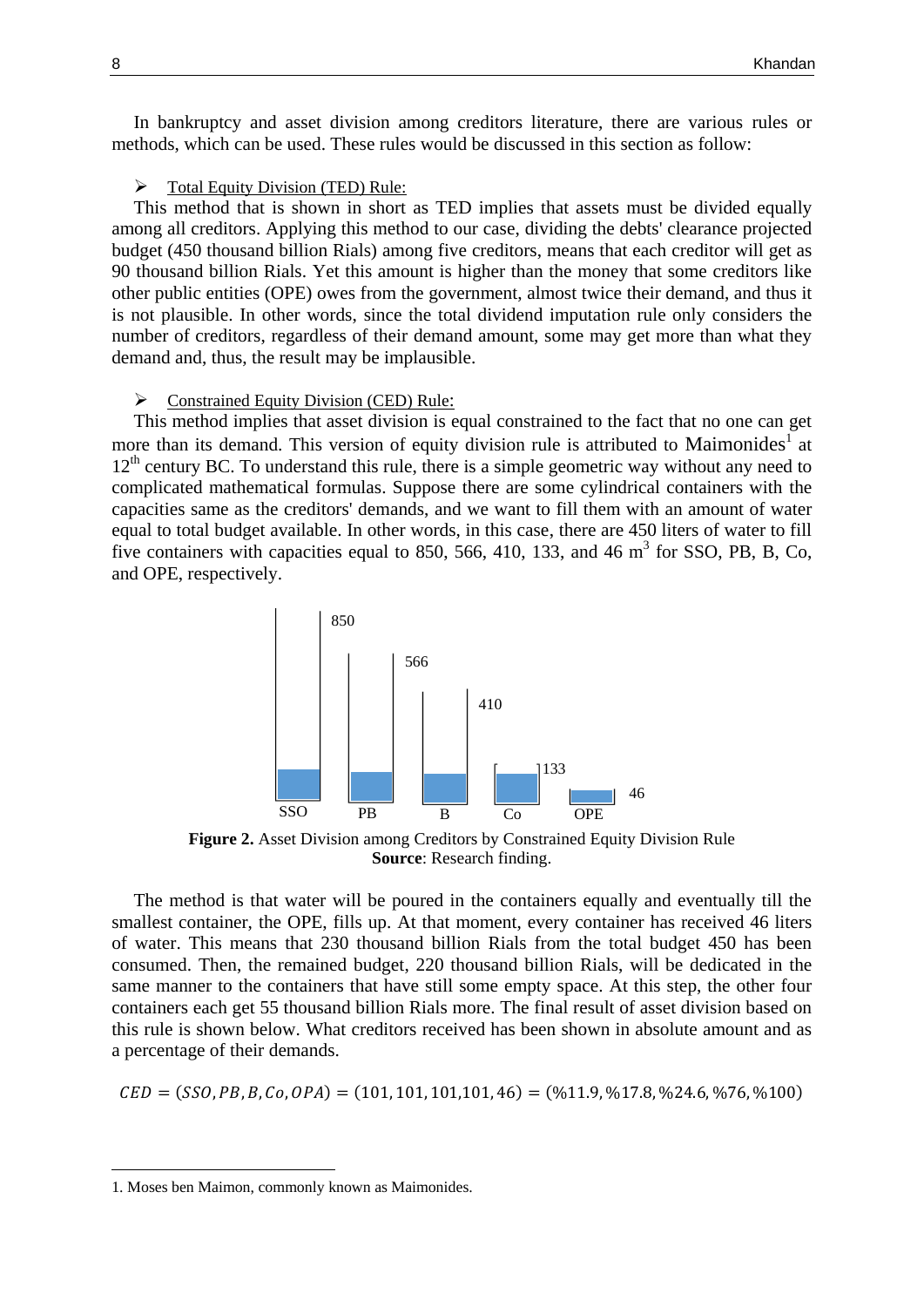#### $\triangleright$  Loss Equity Division (LED) Rule:

In previous methods, creditors with the least demand would get all they owed, while others underwent some loss. An alternative method is to equally divide the loss, so that all creditors lose equally. The total demands sum to 2005 thousand billion Rials, and the total budget dedicated to clear debts is only 450. Thus, the total loss (total demands less than budget available) is 1555 that if be divided equally, every creditors undergo a loss about 311 thousand billion Rials. Since other public entities (OPE) and public contractors (Co) demand less, 46 and 133 thousand billion Rials respectively, they may get nothing of the budget dedicated, but they cannot undergo even more loss. Therefore, we need to impose the same restrictions as the CED rule. The total loss is distributed equally and eventually among creditors. Other public entities (OPE) are the first group reaching their full capacity that undergo a loss of 46 thousand billion Rials, getting nothing for their demands. At this stage, others have also undergone the same loss, which means that in sum and till now 230 thousand billion Rials of total loss is distributed. But still 1325 thousand billion Rials loss is remained that should be distributed among other four creditors. The other group is public contractors that by undergoing more loss as much as 87 thousand billion Rials reach their full capacity. Public contractors (Co) like other public entities (OPE) get nothing for their demand, but they suffer more loss. At this stage, the four creditors have undergone the same loss as public contractors, but still 977 thousand billion Rials has remained to be distributed among creditors with highest demands. The next group is banks that reach their capacity, and the loss distributed raises their demands. They also get nothing from the budget. After undergoing 277 thousand billion Rials equally, the remaining loss as 146 thousand billion Rials must be distributed among SSO and Public Banks (PB). Each undergo 73 thousand billion Rials more losses.

Finally, the loss that the creditors have undergone is as follow. Other public entities (OPE) lose 46 thousand billion Rials, public contractors (Co) lose 133, and private banks and other credit institutes (B) lose 410 by receiving nothing back of their demands. Public banks (PB) lose 483, and get only 83 thousand billion Rials from the dedicated budget. SSO also lose 483, and gets back 367 thousand billion Rials. The final result is as follow:

 $LED = (SSO, PB, B, Co, OPA) = (367, 83, 0, 0, 0) = (\frac{0}{43.2}, \frac{0}{14.7}, \frac{0}{0}, \frac{0}{0}, \frac{0}{0})$ 

The loss is distributed equally, so that no one can lose more than what they demand for. The amount of money that these creditors receive can be obtained by subtracting their loss from their demands. Small creditors receive no part of their demand, because the loss is distributed equally as much as they had demanded. Large creditors also undergo more loss in an absolute term, but they receive part of their demands. This is also shown in Figure 3.



**Source**: Research finding.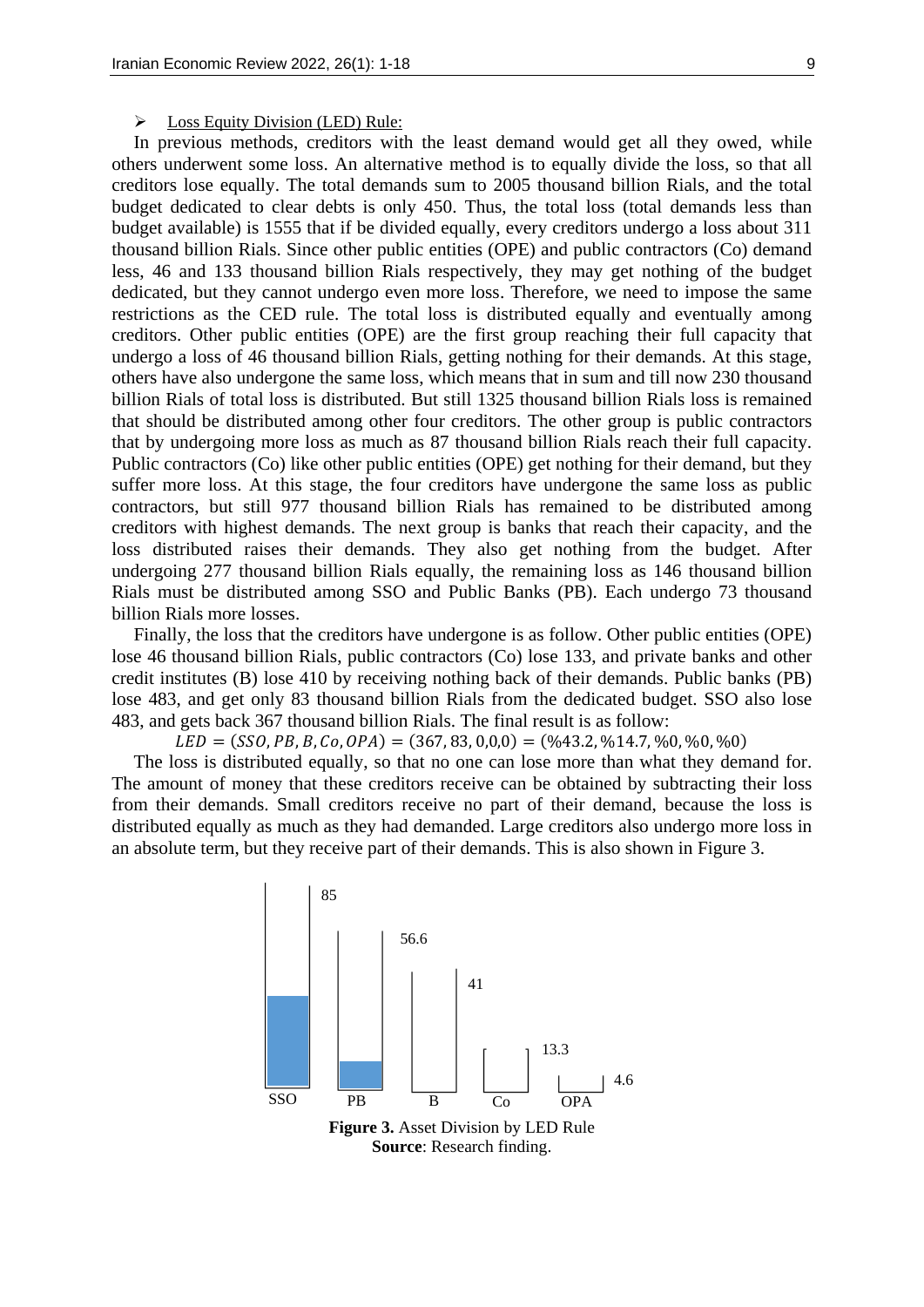## $\triangleright$  Proportional Division (PD) Rule:

Another method of asset division is that only creditors' demands be considered and, then, divide the budget available in proportion to those demands. The total budget available to extinguishment of the debts is 450 thousand billion Rials that covers 22.4% of total sum of the demands. If the budget available is divided in the same proportion of demands for all creditors, then SSO get 191 thousand billion Rials, Public banks (PB) 127, Banks and other credit institutes (B) 92, public contractors (Co) 3, and other public entities (OPE) 1. In this method, all the creditors receive money as the same proportion as the ratio of the dedicated budget to the total sum of demands.

 $LED = (SSO, PB, B, Co, OPA) = (191, 127, 92, 3, 1) = (\frac{622.4}{622.4}, \frac{622.4}{622.4}, \frac{622.4}{622.4})$ 

#### $\triangleright$  Shapley Value (SV):

Suppose the government says to its creditors that the sooner one demands, the sooner will be paid. A rule known as first come, first serve. Different forms of queue may be formed. Since there are five creditors, number of possible arrangement in the queue is 120 (5! Permutations). Table 4 reports the different forms of queue and the amount creditors receive based on their location in the queue. In the first case, suppose SSO is the first in the queue, and because its demand exceeds the total budget, others in the queue would receive nothing and the whole 450 thousand billion Rials budget would be dedicated to SSO. Since it doesn't matter how others locate in the queue, the other 24 states (4! Different premutations generating with arrangement of others behind SSO) have the same result. These are numbered as 1 to 24 in Table 4.

In another group of possible states, public banks stand at the front of the queue, and since their demand is also greater than the total budget, a result similar to previous cases would take place. The whole 450 thousand billion Rials budget is granted to public banks (PB). Again, forms of queue behind public banks are not important and 24 arrangements have the same results that are numbered from 24 to 48 in Table 4. In the third group of possible states, private banks and credit institutes (B) stays at the front of the queue, and others locate behind it in different arrangements. In these possible arrangements, private banks receive their total

| <b>Arrangement</b> | The queue form              | <b>Budget dedicated to creditors</b>           |
|--------------------|-----------------------------|------------------------------------------------|
| $1 - 24$           | $SSO, \ldots$               | $(SSO, PB, B, Co, OPA) = (450, 0, 0, 0, 0)$    |
| 25-48              | $PB, \ldots$                | $(SSO, PB, B, Co, OPA) = (0,450,0,0,0)$        |
| 49-54              | $B, SSO, \ldots$            | $(SSO, PB, B, Co, OPA) = (4,0,41,0,0)$         |
| 55-60              | $B, PB, \ldots$             | $(SSO, PB, B, Co, OPA) = (0,4,41,0,0)$         |
| 61-66              | $B, Co, \ldots$             | $(SSO, PB, B, Co, OPA) = (0,0,41,4,0)$         |
| 67-72              | $B, OPE, \ldots$            | $(SSO, PB, B, Co, OPA) = (0,0,41,0,4)$         |
| 73-78              | $Co, SSO, \ldots$           | $(SSO, PB, B, Co, OPA) = (317, 0, 0, 133, 0)$  |
| 79-84              | $Co, PB, \ldots$            | $(SSO, PB, B, Co, OPA) = (0, 317, 0, 133, 0)$  |
| 85-90              | $Co, B, \ldots$             | $(SSO, PB, B, Co, OPA) = (0,0,317,133,0)$      |
| 91-92              | $Co, OPE, SSO, \ldots$      | $(SSO, PB, B, Co, OPA) = (271, 0, 0, 133, 46)$ |
| 93-94              | Co, OPE, PB,                | $(SSO, PB, B, Co, OPA) = (0,271,0,133,46)$     |
| 95-96              | $Co, OPE, B, \ldots$        | $(SSO, PB, B, Co, OPA) = (0,0,271,133,46)$     |
| 97-102             | OPE, SSO,                   | $(SSO, PB, B, Co, OPA) = (404, 0, 0, 0, 46)$   |
| 103-108            | OPE, $PB$ ,                 | $(SSO, PB, B, Co, OPA) = (0,404,0,0,46)$       |
| 109-114            | OPE, $B, \ldots$            | $(SSO, PB, B, Co, OPA) = (0,0,404,0,46)$       |
| 115-116            | OPE, $Co$ , $SSO$ , $\dots$ | $(SSO, PB, B, Co, OPA) = (271, 0, 0, 133, 46)$ |
| 117-118            | OPE, Co, PB,                | $(SSO, PB, B, Co, OPA) = (0, 271, 0, 133, 46)$ |
| 119-120            | OPE, $Co, B, \ldots$        | $(SSO, PB, B, Co, OPA) = (0,0,271,133,46)$     |

**Table 4.** Asset Division According to Different Forms of Queue

**Source**: Research finding.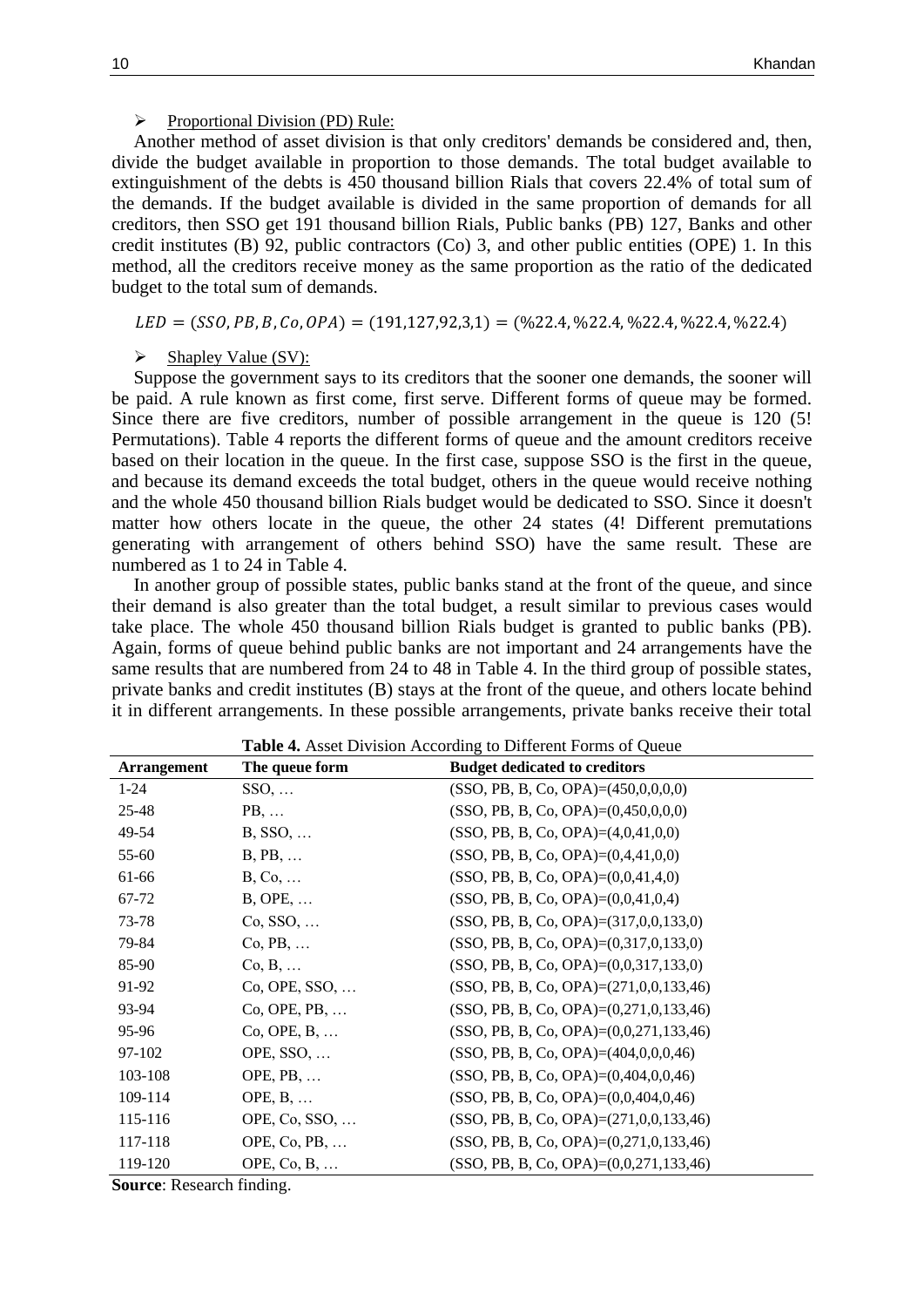demand of 410 thousand billion Rials, and the remaining budget as 40 thousand billion Rials would be dedicated to the second creditor in the queue. Behind public banks, four other creditors may stand. These states are shown in Table 4 as 49 to 72. Other creditors in the third and the next locations would be ineffective. Every creditor standing in the second location has a greater demand than the remaining budget and, thus, no budget would remain after. Therefore, each subgroup labeling with the second location includes 6 (3! Different permutations) ineffective arrangements of creditors in the third and the next locations.

In the fourth group of arrangements, this time public contractors (Co) locate at the front of the queue, and receive all that they demand for as 133 thousand billion Rials. The rest of the budget as 317 thousand billion Rials (total budget available of 450 minus the amount received by public contractors) will be dedicated to others in the queue behind public contractors. If the second location in the queue is occupied by SSO (numbers 73-78), public banks (numbers 79-84) or private banks and other credit institutes (numbers 85-90), the whole budget remained would be consumed, and nothing would be left for the third person in the queue. But if the second location is filled by other public entities (OPE), not only they receive their 46 thousand billion Rials, but also still 271 remains for the third location in the queue. These are shown in Table 4 from 91 to 96. In the last group of arrangements, suppose other public entities (OPE) stand at the front of queue, and receive all that they were demanding—46 thousand billion Rials. If the second location in the queue is occupied by large creditors, e.g. SSO, public banks or private banks, they will receive all 404 thousand billion Rials remaining budget, and nothing would be left for the third creditor in the queue shown by arrangements from 97 to 114. But if public contractors (Co) stand at the second location, not only they will receive their demand of 133 thousand billion Rials, but also still 271 will remain for the third creditor. These arrangements were also shown in Table 4 from 115 to 120.

The Shapley Value is computed as the average amount of money that creditors get in these different possible states of queue formation. What creditors receive based on Shapley Value (SV) rule has been shown below.

 $SV = (SSO, PB, B, Co, OPE) = (137,137,127,35,13) = (\frac{0}{16.1} \cdot \frac{0}{24.2}, \frac{0}{31}, \frac{0}{26.3}, \frac{0}{28.3})$ 

Uncontested Demands and the Game Core:

There is another old method to resolve conflicts shown in Figure 4 for a two player case. Suppose players A and B have demands respectively equal to 1 and 1.5, while there are only 2 units of assets to be divided between them. The sloping line shows the share that each player may receive from the asset division. It indicates a constraint known as group rationality stating that the whole asset should be divided among creditors. Oppositely, there are some individual rationality constraints indicating that players cannot receive assets more than what they have demanded. For example, player A can receive maximum 1 unit of assets equal to its demand. In Figure 4, this constraint is shown for player A by the horizontal line, and for player B is shown by the vertical line.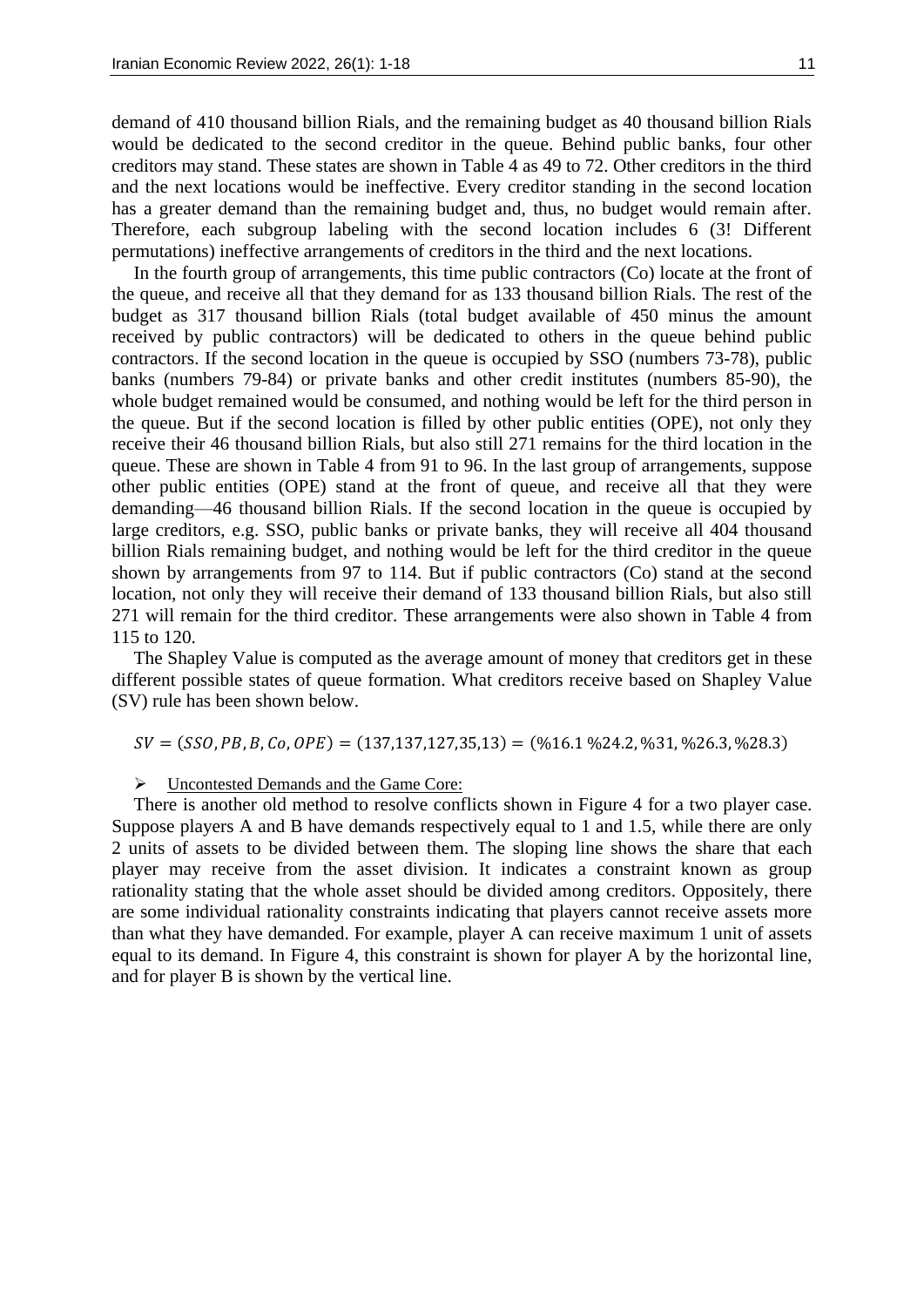

**Figure 4.** Asset Division Based on Core of the Game **Source**: Research finding.

Part of the assets that conflict and would be contested is shown in Figure 4 in dashed red line and is known as the core of the game. One way of conflict resolution is to pay each player their uncontested part of the assets, because with no conflict they can recognized as the owner of those parts. And equity division rules are applied only for the contested part of the assets, or the core of the game. For the case discussed here, the uncontested parts of the assets are shown in Table 5. For SSO and public banks (PB) whose demands are more than the budget available, there are no uncontested demands. So, the results are the same as before depending on the division rules being applied.

**Table 5.** Demands and Uncontested Demands of the Creditors

| Tuble of Demands and Cheshtested Demands of the Cleanors |     |                          |      |       |     |
|----------------------------------------------------------|-----|--------------------------|------|-------|-----|
|                                                          | SSO |                          |      |       | OPE |
| Demands                                                  | 350 | 566                      | 41 U | 1 J J | 46  |
| Jncontested demands                                      | -   | $\overline{\phantom{0}}$ | 40   |       | 404 |
| $\sim$<br>$-$<br>$\sim$<br>$\sim$                        |     |                          |      |       |     |

**Source**: Research finding.

 $\triangleright$  Nucleolus of The Game

Nucleolus of The game is in fact simultaneous equity division of assets and loss, which were discussed before. In this method, the following algorithm is used.

- $\checkmark$  Demands are divided by two, and the assets should be dedicated to this half demand based on the rule of assets equity division. The game will be ended if the whole assets are consumed, but if some are left, we will go to the second stage.
- $\checkmark$  Using assets and demands that remained from the previous stage; the total loss could be calculated. At this stage, the total loss would be divided equally among creditors following LED rule.

For the case discussed here, half of the demands of SSO, public banks (PB), private banks and other credit institutes (B), public contractors (Co), and other public entities (OPE) are equal to 425, 283, 205, 66.5, and 23 thousand billion Rials respectively. Since the whole budget available is 450 thousand billion Rials, the game would be over at the first stage, and no budget would remain unutilized. Following the constrained asset equity division (CED) rule, at first, OPE reaches its maximum capacity. At this moment, all creditors have received 23 thousand billion Rials, and 335 remains from the budget. Dividing equally this remained budget among other four creditors, public contractors (Co) reaches their maximum by a more amount of 66.5 thousand billion Rials. The rest as 161 thousand billion Rials would be divided equally among three other creditors. The final asset division result is shown below.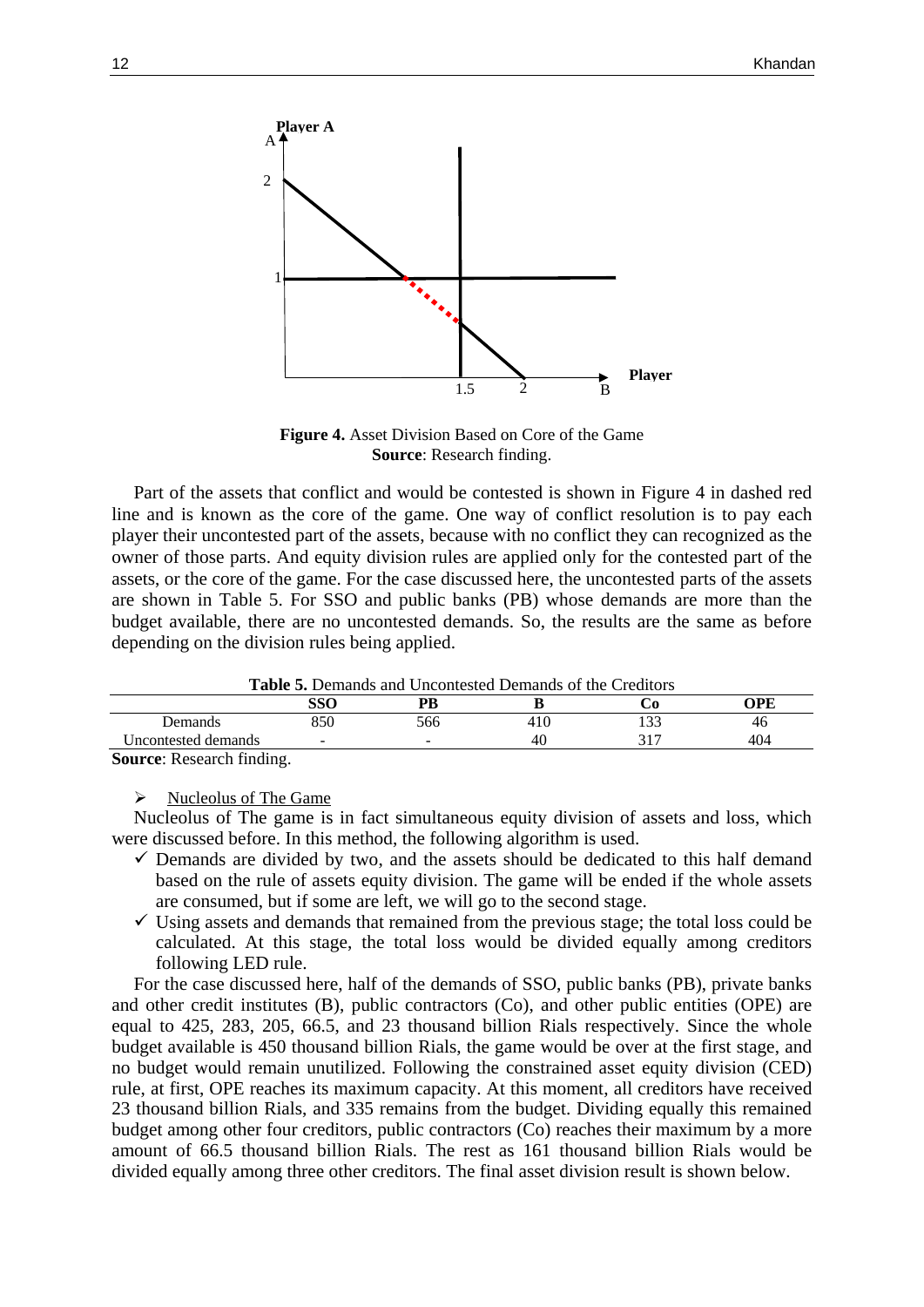$Nu = (SSO, PB, B, Co, OPA) = (12, 12, 12, 6.65, 2.3) = (%14.1 %21.2, %29.3, %50, %50)$ 

# **The Social Choice of Asset Division Rule**

Asset division rules among private and public banks, SSOs, public contractors, and other public entities were discussed in the previous section. Assets dedicated to each creditor were different based on various rules. In constrained asset equity division rule (ED), it was seen that the creditor with the smallest demand receives proportionally the greatest part of the money it owes from the government, or in LED, assets mainly would be dedicated to the creditors with the highest demands. Therefore, creditors are not indifferent to the division rule that would be enforced. So, their preferences for the different rules of division are defined. Here, we suppose that creditors prefer the rule that repays them a higher proportion of the money they owe or a higher proportion of what they demand. Preferences of creditors on various division rules, based on the previous section calculations, are shown below in Table 6.

| <b>Table 6.</b> Preferences of Creditors on the Various Asset Division Rules |                         |  |  |  |  |
|------------------------------------------------------------------------------|-------------------------|--|--|--|--|
| SSO.                                                                         | LED > PD > SV > Nu > ED |  |  |  |  |
| Public banks (PB)                                                            | SV > PD > Nu > ED > LED |  |  |  |  |
| Private banks and other credit institutes (B)                                | SV > Nu > ED > PD > LED |  |  |  |  |
| Public contractors (Co)                                                      | ED > Nu > SV > PD > LED |  |  |  |  |
| Other public entities (PBE)                                                  | ED > Nu > SV > PD > LED |  |  |  |  |
|                                                                              |                         |  |  |  |  |

**Source**: Research finding.

For example, SSO prefers LED rule over proportional division (PD), prefers PD over Shapley Value (SV), prefers SV to Nucleolus (Nu), and finally prefers Nu to asset equity division (ED) based on the money it receives back from the government. Assuming these different preferences, there would be no division rule that all creditors would unanimously prefer. Then, the question arises as to how creditors consent over one division rule that is called social choice in the literature. There are various ways to resolve the disagreement between the creditors for the rule to be enforced.

### $\triangleright$  Social choice Mechanisms:

Social choice is a framework to obtain social preferences from individual preferences. To specify the result of contrasting individual preferences and to obtain the social preferences, the following mechanisms can be applied.

 $\checkmark$  Plurality Voting

In this method, creditors are asked to vote for their favorites from various options. Applying this method, public and private banks vote for Shapley Value (SV), while SSO votes for LED, and public contractors (Co) and other public entities (OPE) select asset equity division (ED). With the votes counted in this election, there is no winner in the first round because both the ED and SV win two votes. None of the rules wins more than half of the votes, and as a result, the election goes to the second round, in which creditors must elect their favorite division rule between ED and SV. In the second round, Shapley valued three votes win the election because SSO prefers it and votes for it. Thus, Shapley Value (SV) asset division rule is chosen socially.

 $\checkmark$  Pairwise Comparison

Voting options in this method are not compared in groups, but are compared in pairs. This pairwise comparison in the literature is known as the Condorcet method. Table 7 reports the results of pairwise comparisons between different division rules.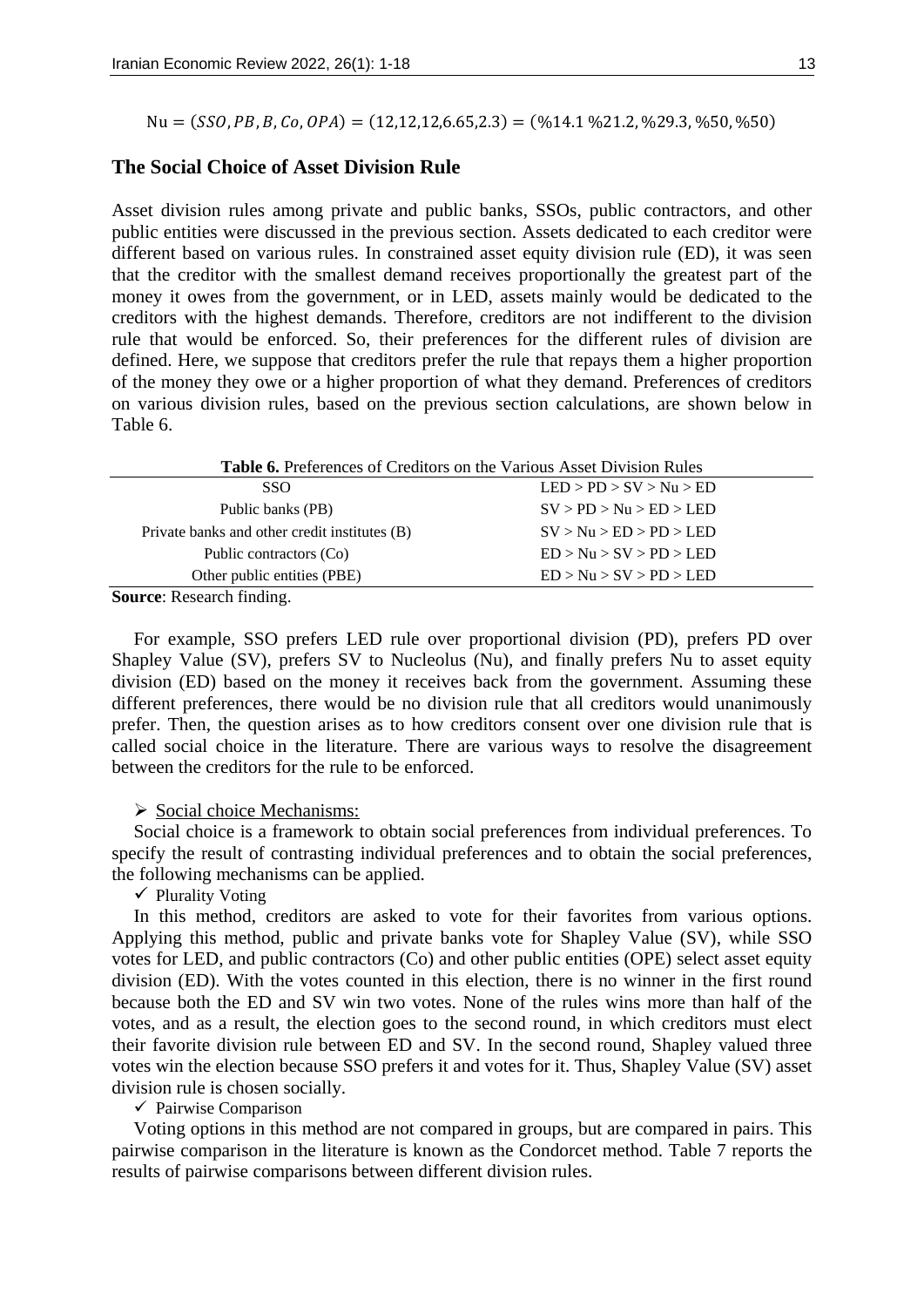|             | ED | <b>LED</b> | PD                       | SV                           | Nu |
|-------------|----|------------|--------------------------|------------------------------|----|
| ED          | -  | ED         | ED                       | SV                           | Nu |
| <b>LED</b>  | ED | -          | <b>PD</b>                | SV                           | Nu |
| <b>PD</b>   | ED | PD.        | $\overline{\phantom{0}}$ | SV                           | Nu |
| $S_{\rm V}$ | SV | <b>SV</b>  | SV                       | $\qquad \qquad \blacksquare$ | SV |
| Nu          | Nu | Nu         | Nu                       | SV                           | -  |

**Table 7.** Pairwise Comparison to Determine the Condorcet Winner

**Source**: Research finding.

For example, as presented in Table 6, by comparing equity division (ED) with LED based on the creditors' preferences, four out of five creditors prefer ED. In fact, SSO is the sole creditor that votes for the loss division rule, LED. Therefore, in Table 7, cells corresponding to the first row and second column or the reverse, first column, and second row, are filled by ED as the winner of this comparison. As another example, in a pairwise comparison between equity division (ED), the first row, and proportional division (PD), the third column, ED is placed as the winner because three of the creditors, i.e. contractors (Co), private banks (B), and other public entities (OPE), select equity division rule while only two, SSO and public banks (PB), prefer proportional division.

After filling the table and making all the pairwise comparisons, we can see that each division rule has won or failed in which combat. For example, ED in pairwise comparisons has won two of the comparisons against LED and PD, while has failed in two others against SV and Nu. Based on the results of pairwise comparisons between different division rules, reported in Table 7, it can be seen that Shapley Value (SV) is the Condorcet winner, the rule that has won all pairwise comparisons, and LED is the Condorcet loser, the rule that has failed in all pairwise comparisons. Thus, if using this method, it is the Shapley Value (SV) division rule that is selected as the social choice.

Borda Count

This method is based on the ratings or scores attributed to different division rules, and the result will be the rule with the highest score. Since there are five different division rules, preferences are rated from 1 (lowest rate or least preferred) to 5 (highest score or most preferred). Previously, preferences were declared in ordinal scale, saying for example SV and ED are preferred to LED division rule by public banks, but we could not measure the interval between them or see how much SV or ED are better than LED. By rating preferences, now we know that for public banks (PB) the SV is ranked first (score 5) and ED is fourth (score 2), and thus, SV is four points higher than ED. In this way, we are able to penalize the very non-preferred division rules. Scores of each division rule obtained from creditors' preferences are summed up and reported in Table 8. For example, LED is rated as the last option for four creditors (rated as 1 by each creditor) and as the first option for SSO (rated as 5), in total earning 9 points. Based on these ratings, it could be seen again that Shapley Value (SV) obtains the highest score, and is the most preferred division rule or the social choice of creditors.

| <b>Table 8.</b> Scores or Borda Counts of Division Rules |                      |    |     |    |  |  |
|----------------------------------------------------------|----------------------|----|-----|----|--|--|
| Nu                                                       |                      | PD | LED | ED |  |  |
|                                                          |                      |    |     |    |  |  |
|                                                          | $1 \quad \alpha$ $1$ |    |     |    |  |  |

**Source**: Research finding.

#### $\checkmark$  Median Voter

Political economics maintains that parties shift their slogans from extremes toward the median voter to maximize their chance of victory, under the majority voting law. In other words, if voters are sorted based on some single-peaked preferences, the median voter is in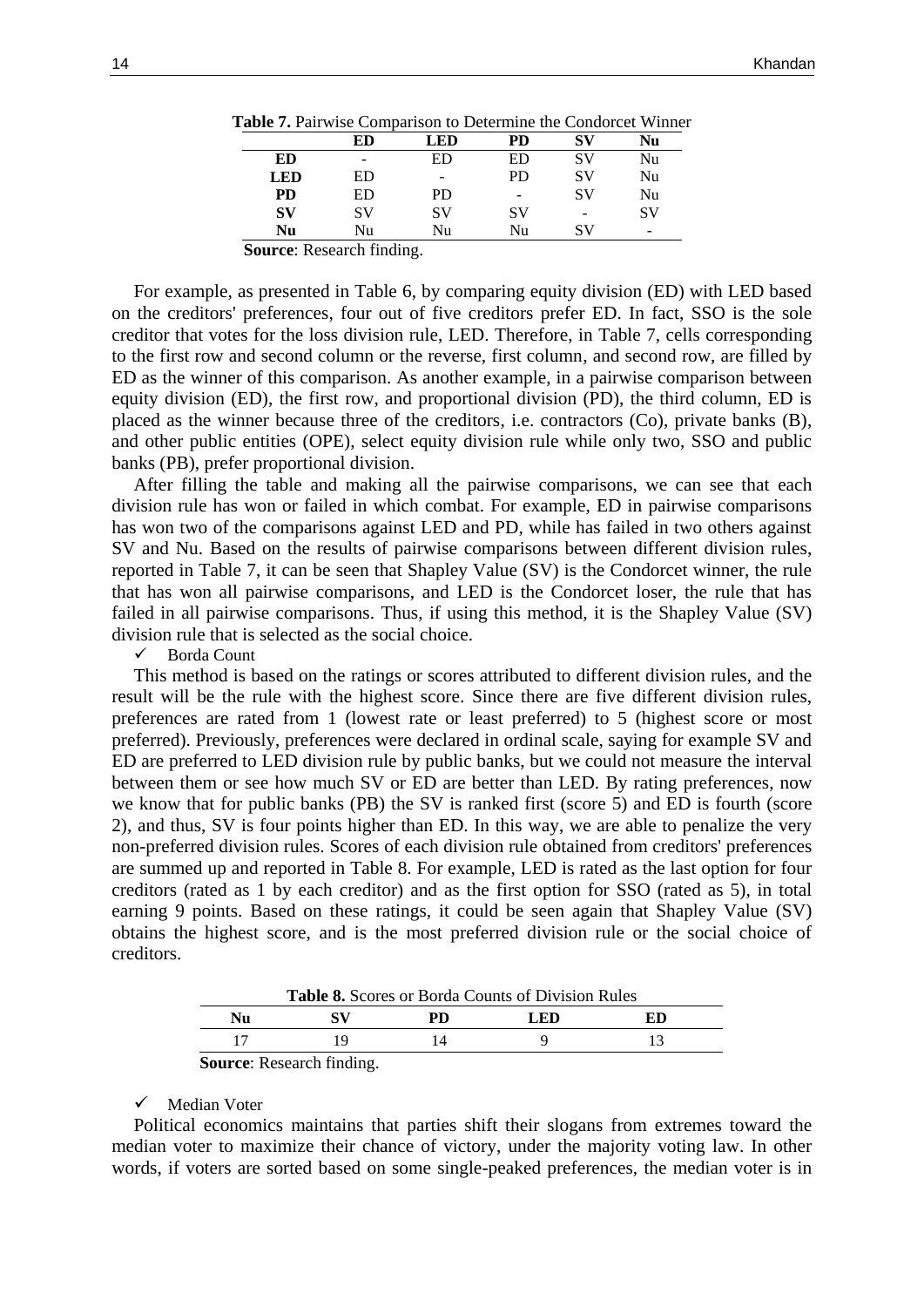the middle, and therefore, imitating it requires at least 50% of the vote. Here, if we sort creditors based on their demands from the government, private banks, and other credit institutes are the median voters, and therefore, their preferred division rule, i.e. Shapley Value (SV), has the greatest chance of winning.

## > Fallback Bargaining:

Fallback bargaining is the maximization of the minimum scores or choosing the best option among division rules with the lowest refund. The process is in this way: First, creditors express their favorite choice, but then in order to reach an agreement unanimously, they are ready to back to their other options with lower payoffs. Regarding our case here, looking at creditors' preferences on various asset division rules, it can be seen that at first two of the creditors, public and private banks, will choose Shapley Value (SV) and two others, public contractors and other public entities, will choose equity division rule (ED) as their preferred options. Since no unanimous agreement can be reached at this stage, creditors have no way but to look back to their second preferred division rules. At this stage again, they cannot agree on something unanimously, because Nucleolus (Nu) as a new option comes up with three votes. So, they inevitably go back further. It is in the third stage that SSO, public contractors (Co), and other public entities (OPE) finally give consent to Shapley Value (SV). In other words, Shapley Value (SV) is the first division rule that creditors can agree on it unanimously. So, if unanimity is the criteria, and creditors are willing to look back at their lower preferences to reach unanimity, that division rule would be Shapley Value (SV).

To sum up, it can be said that using either social choice rules i.e. plurality voting, pairwise comparison and Borda count, as well as median voter, or unanimity based on fallback bargaining, it is the Shapley Value (SV) division rule that has the highest chance to be selected socially. According to this rule, assets would be divided between creditors as below:

 $SV = (SSO, PB, B, Co, OPE) = (137,137,127,35,13) = (%16.1%24.2,%31,%26.3,%28.3)$ 

Of the 450 thousand billion Rials budget dedicated by Note 5, Article 1397 of the Annual Budget Act to pay off the government debts, SSO and public banks each receive 137 thousand billion Rials that is 16.1% and 24.2% of their demand, respectively. Private banks and other credit institutes (B) receive 127 thousand billion Rials (31%), public contractors 35 thousand billion Rials (26.3%), and other public entities (OPE) 13 thousand billion Rials (28.3%) on their demands.

# **Conclusion**

In the previous sections, it was stated that the government in Iran had borrowed money due to its strong presence in the economy and its extensive financial relationships, and owes is to various individuals and entities. In addition, it was discussed that under this circumstance that the economy of Iran suffers from tough foreign sanctions, and as a result, its income from oil export decreases, the government is very likely to encounter tighter financial conditions, and its debts will increase even further and faster. Therefore, no outlook there could be seen for government to pay its debts at least in a short time. In this condition, creditors must compete with each other in getting their money back. This paper was aimed to model competition among creditors to get their money back from the government.

In Note 5, Article 1397 of the Annual Budget Act, a total of 1000 thousand billion Rials is dedicated to government debts. The first paragraph explicitly dedicates half of this budget to the private individuals and entities that credit money from the government. This amount is almost equal to their demands, and thus, there should not arise any competition among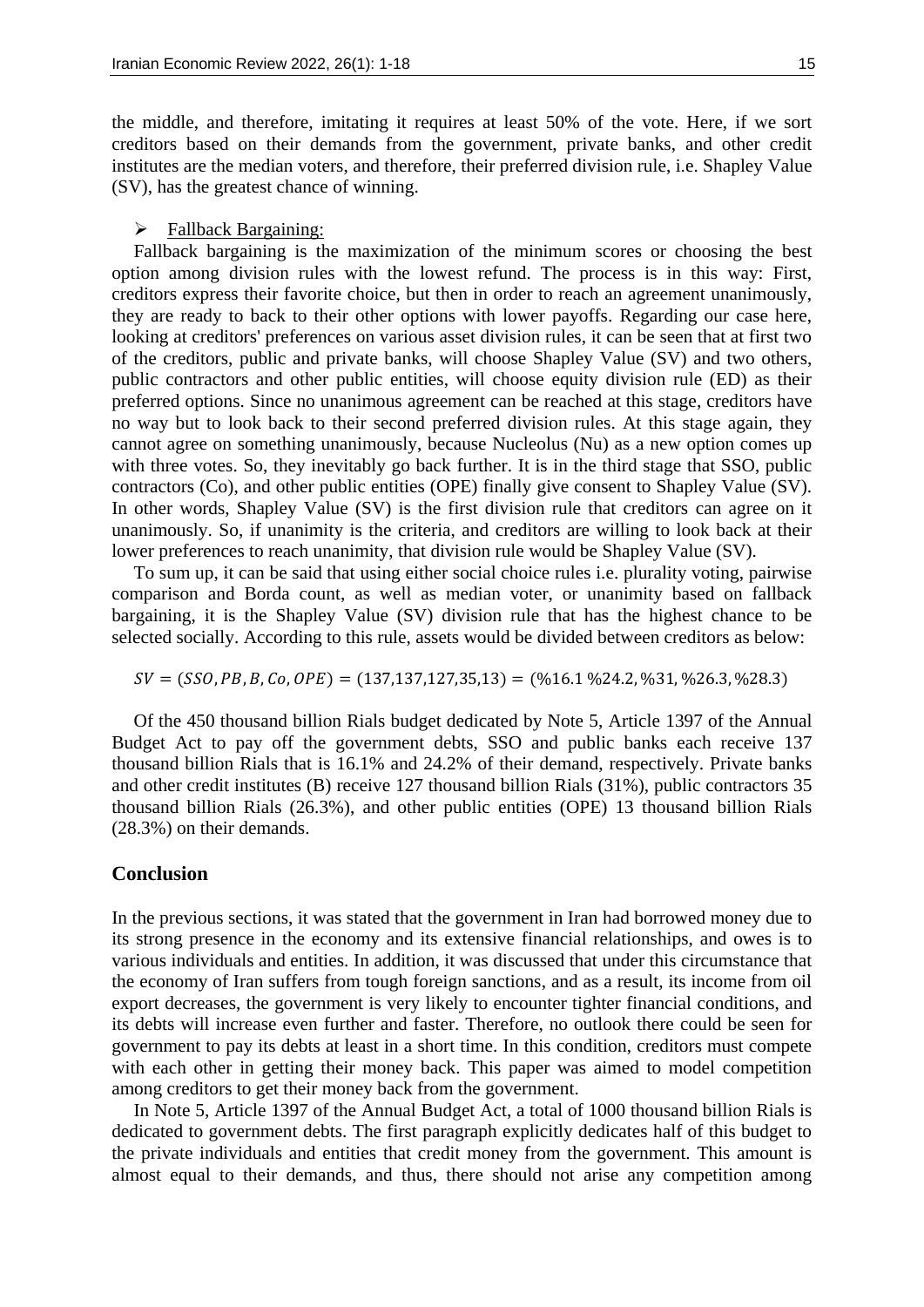creditors to get their money back. Based on the second paragraph, another half of the budget, i.e. 500 thousand billion Rials, is dedicated to paying off the government debts to public entities and banks (private and public) in general. Of this budget, 50 thousand billion Rials is set aside for the Execution of Imam Khomeini's Order, and 450 remains which is less than a quarter of the total demands of other specified creditors. Therefore, here the competition between creditors on getting their money back must be tough.

The creditors' competition to receive most of their credits from the limited budget available was modeled using bankruptcy games. Various asset division rules were examined, and it was revealed that by using them, how much money or what proportion of demands would be received by different creditors. Since division and devotion of budget are different under these different division rules, the creditors have different preferences over these asset division rules. After arranging the preferred division rules for various creditors, their social choice or the most probable division rule that might be consented among creditors was thoroughly investigated. Here, there are some implicit but important assumptions. The first assumption is that there is no dictatorship. Because in the case of dictatorship, the asset division among creditors is determined by the dictator's wishes, and there is no fair division rule to be discussed. There would not be also any place for the creditors to participate in decision making and reaching an agreement.

The second assumption is that creditors are only different in the amount of money they demand. Their urge for getting their money back and their power in bargaining over other creditors or governments are assumed as equal. Of course, getting money back is important for any individual or entity, but it is reasonable to expect that creditors' urge depends on their financial position or ease of access to other income resources. For example, in case of financial distress or liquidity deficit, banks may borrow from the Central Bank, or SSO may rely more heavily on the income of social insurance contributions that it collects from employees and employers, but contractors do not have such alternatives. However, these important factors may be investigated in other studies. Instead, this paper focused on fair division rules and creditors' consent over something, which is called social choice. Using these rules and games here to model a challenging issue as public debt is in itself of interest showing the importance of this study.

The result is interesting. Although creditors had different preferences over asset division rules, using various criteria for reaching an agreement, from social choice mechanisms as plurality voting, pairwise comparison, Borda count, or median voter to methods like fallback bargaining, all led to Shapley Value (SV) as the unique socially favorite asset division rule. According to Shapley Value, assets would be divided between creditors as below:

$$
SV = (SSO, PB, B, Co, OPE) = (137, 137, 127, 35, 13) = (\%16.1 \%24.2, \%31, \%26.3, \%28.3)
$$

It can be seen that creditors with greater demands such as SSO and public banks have received greater amounts, but proportionately to their demands, it can be said that they were not successful. On the other hand, small creditors as public contractors (Co) and other public entities (OPE) have received a greater proportion of their demands. Private Banks enjoying their position as median voters receive considerable budgets either in absolute or in proportion. In reality, however, a more divergent division will be expected if other factors like urgency are considered. One can expect that SSOs and public banks will not urge as much as others for two reasons: First, the accessibility of SSOs to other income resources such as social insurance contributions provide a better financial position for them than public contractors that may face liquidity distress more easily. The second reason is the agency problem. The organizations and entities are ruled by depositions that represent a large unorganized population. Therefore, in fact, the division should be more divergent, which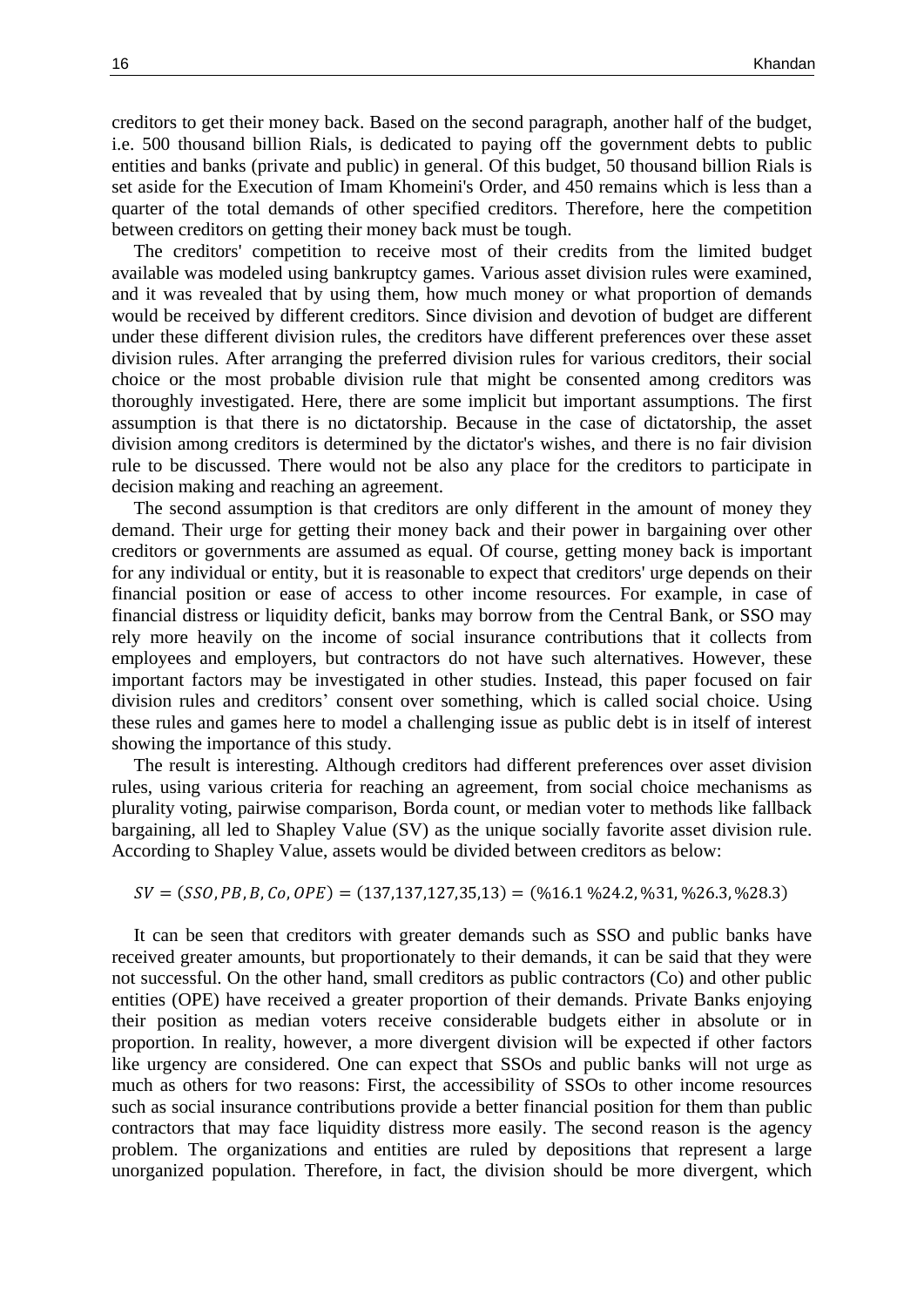means SSO will receive an even smaller proportion of their demands, while private banks and contractors will be more successful.

#### **References**

- [1] Alcalde, J., Marco, M. C., & Silva, J. A. (2012). The Minimal Overlap Rule: Restrictions on Mergers for Creditors' Consensus. *TOP, 22*, 363-383.
- [2] ---------- (2005). Bankruptcy Problems and the Ibn Ezra's Proposal. *Economic Theory, 26*, 103- 114.
- [3] ---------- (2008). The Minimal Overlap Rule Revisited. *Social Choice and Welfare, 31*, 109-128.
- [4] Ansink, E. (2011). The Arctic Scramble: Introducing Claims in a Contest Model. *European Journal of Political Economy, 27(4),* 693-707.
- [5] Ashlagi, I., Karagözöglu, E., & Klaus, B. (2012). A Non-cooperative Support for Equal Division in Estate Division Problems. *Mathematical Social Sciences, 63*, 228-233.
- [6] Csóka, P., & Herings, P. J. (2019). Liability Games. *Games and Economic Behavior, 116*, 260- 268.
- [7] Degefu, D. M., He, W., Yuan, L., Min, A., & Zhang, Q. (2018). Bankruptcy to Surplus: Sharing Transboundary River Basin's Water under Scarcity. *Water Resource Management, 32*, 2735- 2751.
- [8] Falahati, A., Fatahi, S., Heidari Disgarani, A., & Shokri, N. (2018). An Investigation of Fiscal Sustainability and Fiscal Transitory Shocks in Iranian Economy. *Journal of Financial Economics (Financial Economics and Development), 11*, 123-154.
- [9] Fathalizadeh, M. (2016). Assessing the Iranian Fiscal Sustainability in Past and Future through Tax Side of the Economy. *Iranian Economic Review, 20(2),* 187-201.
- [10] Fattahi, S., Heidari Disgarani, A., & Askari, E. (2014). The Study of Government Debt Sustainability in Iran's Economy. *Quarterly Journal of Fiscal and Economic Policies, 2*(6), 67- 86.
- [11] Habibi, F., & Sharif Karimi, M. (2017). Foreign Direct Investment and Economic Growth: Evidence from Iran and GCC. *Iranian Economic Review, 21*(3), 601-620.
- [12] International Monetary Fund. (2012). *Historical Public Debt Database*. Retrieved from http://www.imf.org/en/Publications/WP/Issues/2016/12/31/A-Historical-Public-Debt-Database-24332
- [13] Islamic Parliament Research Center. (2020). *Fixing Budget Deficit Guidelines Subject to Policymaking Constraints*. Retrieved from Plan and Budget Studies Bureau.
- [14] Khandan, A. (2018). *An Investigation into Methods of Public Debt Repayment to Main Creditors Including Banks, Insurance Funds, and Contractors*. Tehran: Social Security Research Institute (SSOR).
- [15] Khiabani, N., Karimi Petanlar, S., & Motameni, M. (2012). Analyzing Iranian Government Fiscal Stability through Multicointegration. *The Journal of Planning and Budgeting, 17*(1), 73-89.
- [16] Komijani, A., & Gudarzi Farahani, Y. (2016). Government Financial Sustainability in Iran with Co-integration Approach. *Economic Studies and Politics, 104*, 3-26.
- [17] Law on the Comprehensive Welfare and Social Security Organizational Structure. (2004). Social Security Organization (SSO) of Iran. Retrieved from https://rc.majlis.ir/fa/law/print\_version/94018
- [18] Ministry of Economic Affairs and Finance. (2016). Rule Determination (Ceiling) for Public Debts in Iran. Deputy of Economics, Bureau of Fiscal Researches and Policies, Department of Modeling and Management of Economic Data, Retrieved from https://econo.mefa.ir/
- [19] Mirbahari, S. M. (2015). Exploring the Structure of Government Indebtedness to the Central Bank of Iran and Comparing it with International Standards. *Quarterly Journal of Ravand, 70*, 101-129.
- [20] O'Neill, B. (1982). A Problem of Rights Arbitration from the Talmud. *Mathematical Social Sciences, 2,* 345–371.
- [21] Salmani, Y., Yavari, K., Asgharpour, H., & Shahabi, B. (2018). The Macroeconomic Effects of Government Debt in Iran. *Journal of Economic Modeling Research, 8*(32), 129-177.